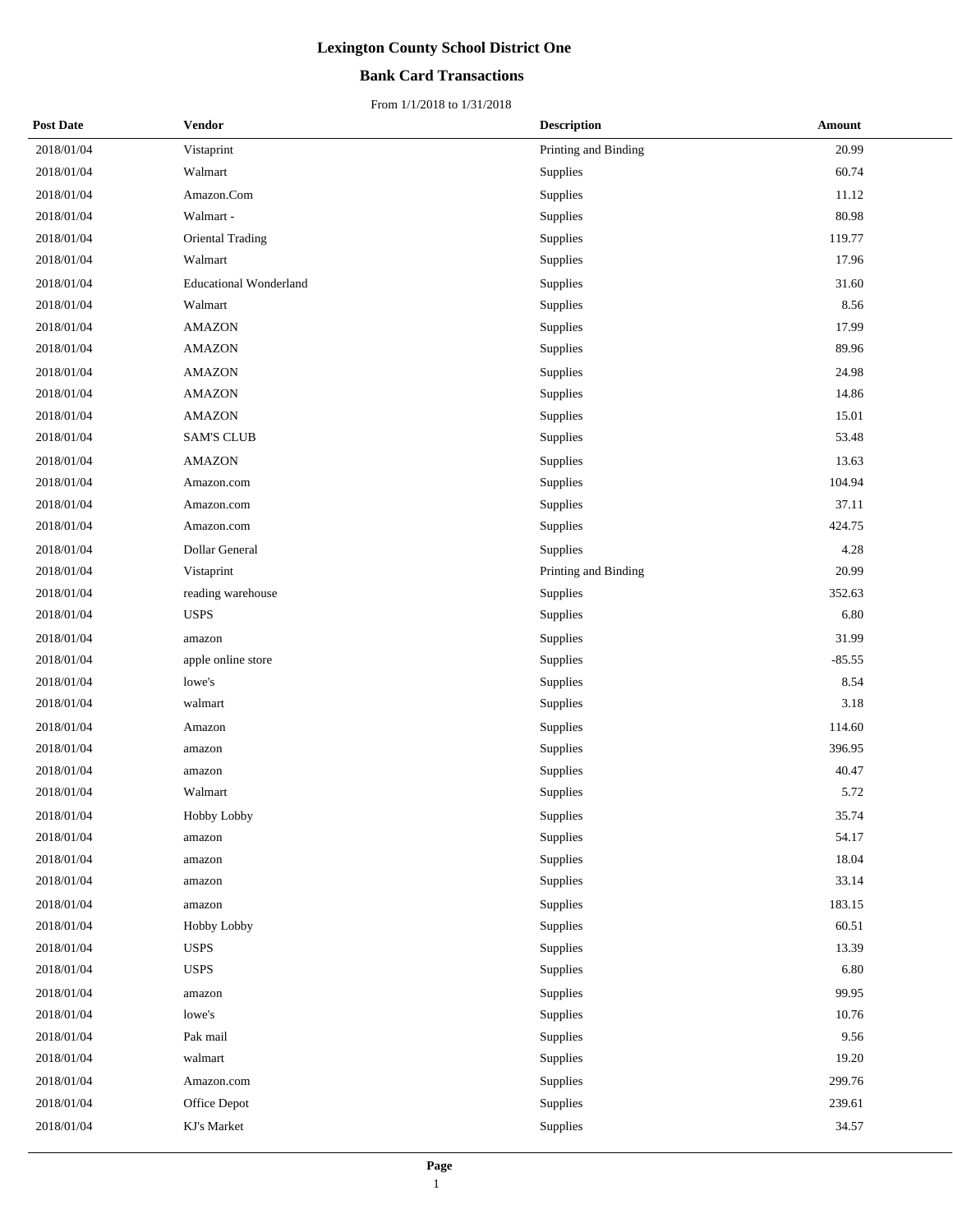### **Bank Card Transactions**

| <b>Post Date</b> | <b>Vendor</b>                     | <b>Description</b>         | Amount |
|------------------|-----------------------------------|----------------------------|--------|
| 2018/01/04       | <b>WALMART</b>                    | Supplies                   | 21.37  |
| 2018/01/04       | <b>AMAZON</b>                     | Supplies                   | 142.49 |
| 2018/01/04       | Office Depot -                    | Supplies                   | 68.13  |
| 2018/01/04       | Columbia Flag -                   | Supplies                   | 51.36  |
| 2018/01/04       | Scholastic -                      | Supplies                   | 196.15 |
| 2018/01/04       | Scholastic -                      | Supplies                   | 139.66 |
| 2018/01/04       | Office Depot                      | Supplies                   | 42.25  |
| 2018/01/04       | Amazon                            | Supplies                   | 40.58  |
| 2018/01/04       | <b>US Post Office</b>             | Supplies                   | 7.69   |
| 2018/01/04       | Amazon.com                        | Supplies                   | 31.06  |
| 2018/01/04       | ifixit.com                        | <b>Technology Supplies</b> | 26.34  |
| 2018/01/04       | <b>Bernhardt House of Violins</b> | Repairs and Maintenance    | 416.51 |
| 2018/01/04       | <b>SCMEA</b>                      | Travel                     | 80.00  |
| 2018/01/04       | Walmart                           | Supplies                   | 45.18  |
| 2018/01/04       | Walmart                           | Supplies                   | 77.94  |
| 2018/01/04       | <b>USPS</b>                       | Supplies                   | 13.60  |
| 2018/01/04       | <b>USPS</b>                       | Supplies                   | 11.54  |
| 2018/01/04       | Amazon.com                        | Supplies                   | 176.65 |
| 2018/01/04       | Amazon                            | Supplies                   | 261.12 |
| 2018/01/04       | Walmart                           | Supplies                   | 158.55 |
| 2018/01/04       | Amazon                            | Supplies                   | 36.36  |
| 2018/01/04       | Amazon.com                        | Supplies                   | 27.40  |
| 2018/01/04       | Target                            | Supplies                   | 27.41  |
| 2018/01/04       | <b>Coastal Publishing</b>         | Supplies                   | 240.00 |
| 2018/01/04       | <b>Musician Supply</b>            | Supplies                   | 281.41 |
| 2018/01/04       | Office Depot                      | Supplies                   | 49.00  |
| 2018/01/04       | Target                            | Supplies                   | 35.60  |
| 2018/01/04       | Target                            | Supplies                   | 13.36  |
| 2018/01/04       | Lowes                             | Supplies                   | 101.52 |
| 2018/01/04       | <b>CHEF STORE</b>                 | Supplies                   | 457.30 |
| 2018/01/04       | <b>AMAZON</b>                     | Supplies                   | 167.88 |
| 2018/01/04       | <b>USPS</b>                       | Supplies                   | 196.00 |
| 2018/01/04       | <b>MONOPRICE</b>                  | Supplies                   | 7.55   |
| 2018/01/04       | <b>JUST FOR KICKS</b>             | Supplies                   | 994.28 |
| 2018/01/04       | <b>AMAZON</b>                     | Supplies                   | 611.08 |
| 2018/01/04       | DANCE WEAR SOLUTIONS              | Supplies                   | 702.69 |
| 2018/01/04       | <b>USPS</b>                       | Supplies                   | 6.59   |
| 2018/01/04       | <b>WALMART</b>                    | Supplies                   | 274.38 |
| 2018/01/04       | <b>USPS</b>                       | Supplies                   | 55.08  |
| 2018/01/04       | <b>USPS</b>                       | Supplies                   | 6.59   |
| 2018/01/04       | <b>USPS</b>                       | Supplies                   | 83.00  |
| 2018/01/04       | <b>USPS</b>                       | Supplies                   | 34.00  |
| 2018/01/04       | All State Chorus                  | Pupil Transportation       | 154.08 |
| 2018/01/04       | <b>Staples</b>                    | Supplies                   | 67.40  |
| 2018/01/04       | SP PLUS                           | Pupil Transportation       | 33.90  |
|                  |                                   |                            |        |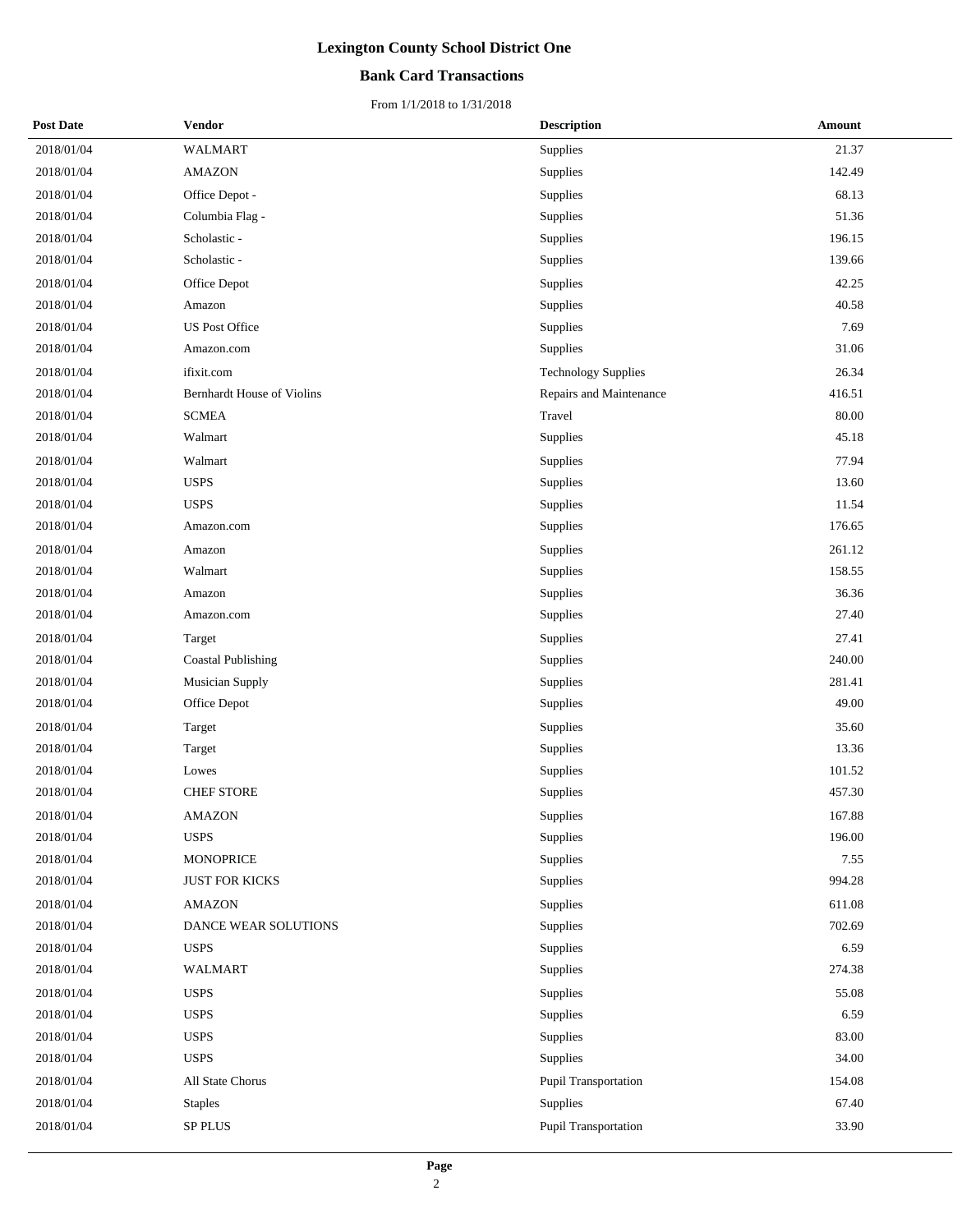### **Bank Card Transactions**

| <b>Post Date</b> | <b>Vendor</b>                | <b>Description</b>          | Amount     |
|------------------|------------------------------|-----------------------------|------------|
| 2018/01/04       | ${\rm SHELL}$                | <b>Pupil Transportation</b> | 26.80      |
| 2018/01/04       | <b>ENTERPRISE</b>            | Pupil Transportation        | 104.52     |
| 2018/01/04       | <b>SHELL</b>                 | <b>Pupil Transportation</b> | 25.84      |
| 2018/01/04       | <b>SCASA</b>                 | Travel                      | 40.00      |
| 2018/01/04       | RPS COLUMBIA                 | Travel                      | 48.00      |
| 2018/01/04       | <b>UNITED</b>                | Travel                      | 25.00      |
| 2018/01/04       | <b>UNITED</b>                | Travel                      | 25.00      |
| 2018/01/04       | <b>UNITED</b>                | Travel                      | 25.00      |
| 2018/01/04       | <b>UNITED</b>                | Travel                      | $100.00\,$ |
| 2018/01/04       | <b>SCASA</b>                 | Travel                      | 90.00      |
| 2018/01/04       | <b>UNITED</b>                | Travel                      | 25.00      |
| 2018/01/04       | <b>SCASA</b>                 | Travel                      | 90.00      |
| 2018/01/04       | <b>EXXON MOBILE</b>          | Supplies                    | 52.00      |
| 2018/01/04       | <b>ENLOWS</b>                | Supplies                    | 27.55      |
| 2018/01/04       | <b>SUNOCO</b>                | Supplies                    | 49.00      |
| 2018/01/04       | <b>AMAZON</b>                | Supplies                    | 35.46      |
| 2018/01/04       | <b>USPS</b>                  | Supplies                    | 6.59       |
| 2018/01/04       | <b>EXXON MOBIL</b>           | Supplies                    | 34.05      |
| 2018/01/04       | <b>COST PLUS</b>             | Supplies                    | 128.37     |
| 2018/01/04       | <b>USPS</b>                  | Supplies                    | 13.18      |
| 2018/01/04       | <b>EXXON MOBIL</b>           | Supplies                    | 51.00      |
| 2018/01/04       | <b>USPS</b>                  | Supplies                    | 6.59       |
| 2018/01/04       | <b>SUNOCO</b>                | Supplies                    | 68.00      |
| 2018/01/04       | <b>EXXON MOBIL</b>           | Supplies                    | 48.00      |
| 2018/01/04       | amazon                       | Supplies                    | 110.97     |
| 2018/01/04       | Walmart                      | Supplies                    | 165.57     |
| 2018/01/04       | Walmart                      | Supplies                    | 97.69      |
| 2018/01/04       | Gilbert IGA                  | Supplies                    | 6.38       |
| 2018/01/04       | <b>AMAZON</b>                | Supplies                    | 151.79     |
| 2018/01/04       | <b>ASTA</b>                  | Travel                      | 335.00     |
| 2018/01/04       | <b>AMAZON</b>                | Supplies                    | 183.07     |
| 2018/01/04       | Amazon MarketPlace           | Supplies                    | 48.55      |
| 2018/01/04       | Walmart                      | Supplies                    | 31.91      |
| 2018/01/04       | Amazon.com                   | Supplies                    | 23.50      |
| 2018/01/04       | <b>ACCO Brands Direct</b>    | Supplies                    | 26.53      |
| 2018/01/04       | Costco                       | Supplies                    | 55.90      |
| 2018/01/04       | Target                       | Supplies                    | 21.26      |
| 2018/01/04       | <b>AMAZON</b>                | Supplies                    | 3.25       |
| 2018/01/04       | <b>AMAZON</b>                | Supplies                    | 141.88     |
| 2018/01/04       | <b>LEXINGTON POST OFFICE</b> | Supplies                    | 25.25      |
| 2018/01/04       | Amazon                       | Supplies                    | 87.99      |
| 2018/01/04       | <b>SCASL</b>                 | Supplies                    | 109.93     |
| 2018/01/04       | Cromer's                     | Supplies                    | 121.98     |
| 2018/01/04       | Cost Plus World              | Supplies                    | 85.59      |
| 2018/01/04       | Amazon                       | <b>Library Books</b>        | 77.96      |
|                  |                              |                             |            |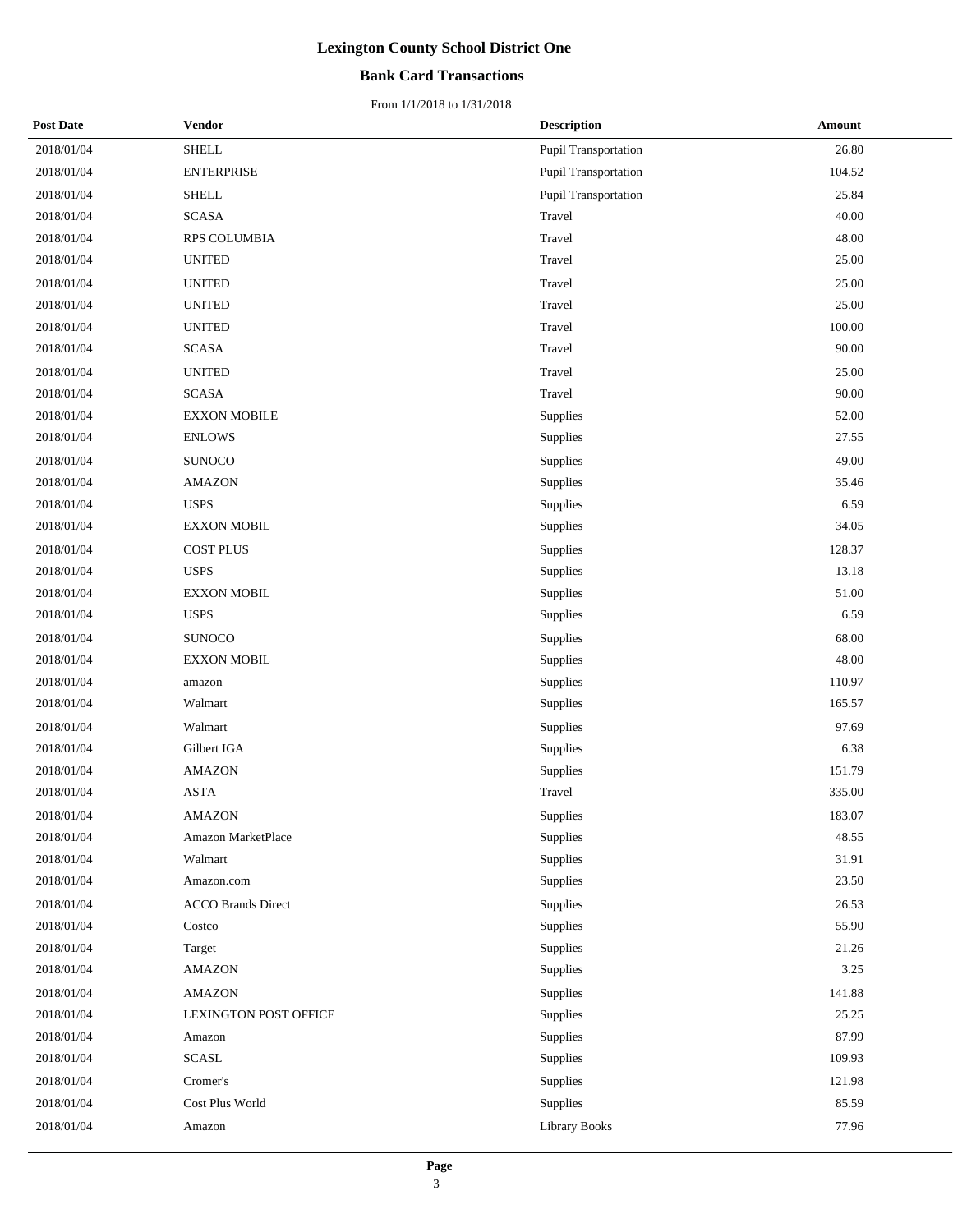### **Bank Card Transactions**

| <b>Post Date</b> | Vendor                                | <b>Description</b>      | <b>Amount</b> |
|------------------|---------------------------------------|-------------------------|---------------|
| 2018/01/04       | Amazon                                | <b>Library Books</b>    | 34.74         |
| 2018/01/04       | Scholastic Book Fairs                 | <b>Library Books</b>    | 28.09         |
| 2018/01/04       | <b>HEINEMANN</b>                      | Supplies                | 150.07        |
| 2018/01/04       | Hilton Hotels                         | Travel                  | 119.83        |
| 2018/01/04       | <b>SCASA</b>                          | Travel                  | 40.00         |
| 2018/01/04       | Marriott Charleston River, Cha        | Travel                  | 312.28        |
| 2018/01/04       | <b>CREDIT</b> - Marriott Charleston R | Travel                  | $-312.28$     |
| 2018/01/04       | CREDIT - SCSBA Legislative Adv        | Travel                  | $-195.00$     |
| 2018/01/04       | Courtyard by Marriott Greenvil        | Travel                  | 197.33        |
| 2018/01/04       | Marriott Charleston River, Cha        | Travel                  | 312.28        |
| 2018/01/04       | Courtyard By Marriott Greenvil        | Travel                  | 197.33        |
| 2018/01/04       | Marriott Charleston River, Cha        | Travel                  | 312.28        |
| 2018/01/04       | Marriott Charleston River, Cha        | Travel                  | 312.28        |
| 2018/01/04       | Marriott Charleston River, Cha        | Travel                  | 312.28        |
| 2018/01/04       | <b>CREDIT - SCASA</b>                 | Travel                  | $-25.00$      |
| 2018/01/04       | CREDIT - Amazon.com                   | Supplies                | $-39.94$      |
| 2018/01/04       | The Custom Framer                     | Supplies                | 761.84        |
| 2018/01/04       | BI-LO                                 | Supplies                | 29.96         |
| 2018/01/04       | BI-LO                                 | Supplies                | 50.91         |
| 2018/01/04       | Tugg.com                              | Supplies                | 437.00        |
| 2018/01/04       | Amazon.com                            | Supplies                | 599.10        |
| 2018/01/04       | Amazon.com                            | Supplies                | 39.98         |
| 2018/01/04       | Amazon.com                            | Supplies                | 52.00         |
| 2018/01/04       | Salsarita's                           | Other Objects           | 153.26        |
| 2018/01/04       | Chick Fil A                           | Other Objects           | 146.02        |
| 2018/01/04       | Chick Fil A                           | Other Objects           | 3.91          |
| 2018/01/04       | Amazon.com                            | Supplies                | 9.52          |
| 2018/01/04       | Palmetto State Teachers Assoc.        | Dues and Fees           | 149.00        |
| 2018/01/04       | <b>US Post Office</b>                 | Supplies                | 6.59          |
| 2018/01/04       | <b>ACTE</b>                           | Supplies                | 113.35        |
| 2018/01/04       | Office Depot -                        | Supplies                | 18.35         |
| 2018/01/04       | USPS -                                | Supplies                | 98.00         |
| 2018/01/04       | Amazon.Com                            | Supplies                | 25.00         |
| 2018/01/04       | <b>USPS</b>                           | Supplies                | 116.15        |
| 2018/01/04       | Office Depot                          | Supplies                | 16.04         |
| 2018/01/04       | PAYPAL*SCFCSI 402-935-7733 CA         | Travel                  | 250.00        |
| 2018/01/04       | POSTAL EXPRESS LEXINGTON SC           | Supplies                | 168.37        |
| 2018/01/04       | SC ASSOC of CPAS 803-791-4181         | Dues and Fees           | 99.00         |
| 2018/01/04       | ASBO INTERNATIONAL 847-686-225        | Dues and Fees           | 1,285.00      |
| 2018/01/04       | <b>FINANCE CHARGE</b>                 | Other Objects           | 17.95         |
| 2018/01/04       | LR Hook Tire                          | Repairs and Maintenance | 150.16        |
| 2018/01/04       | Hills Machinery                       | Repairs and Maintenance | 84.66         |
| 2018/01/04       | LR Hook Tire                          | Repairs and Maintenance | 9.95          |
| 2018/01/04       | LR Hook Tire                          | Repairs and Maintenance | 45.21         |
| 2018/01/04       | <b>Tractor Supply</b>                 | Supplies-Maintenace     | 19.24         |
|                  |                                       |                         |               |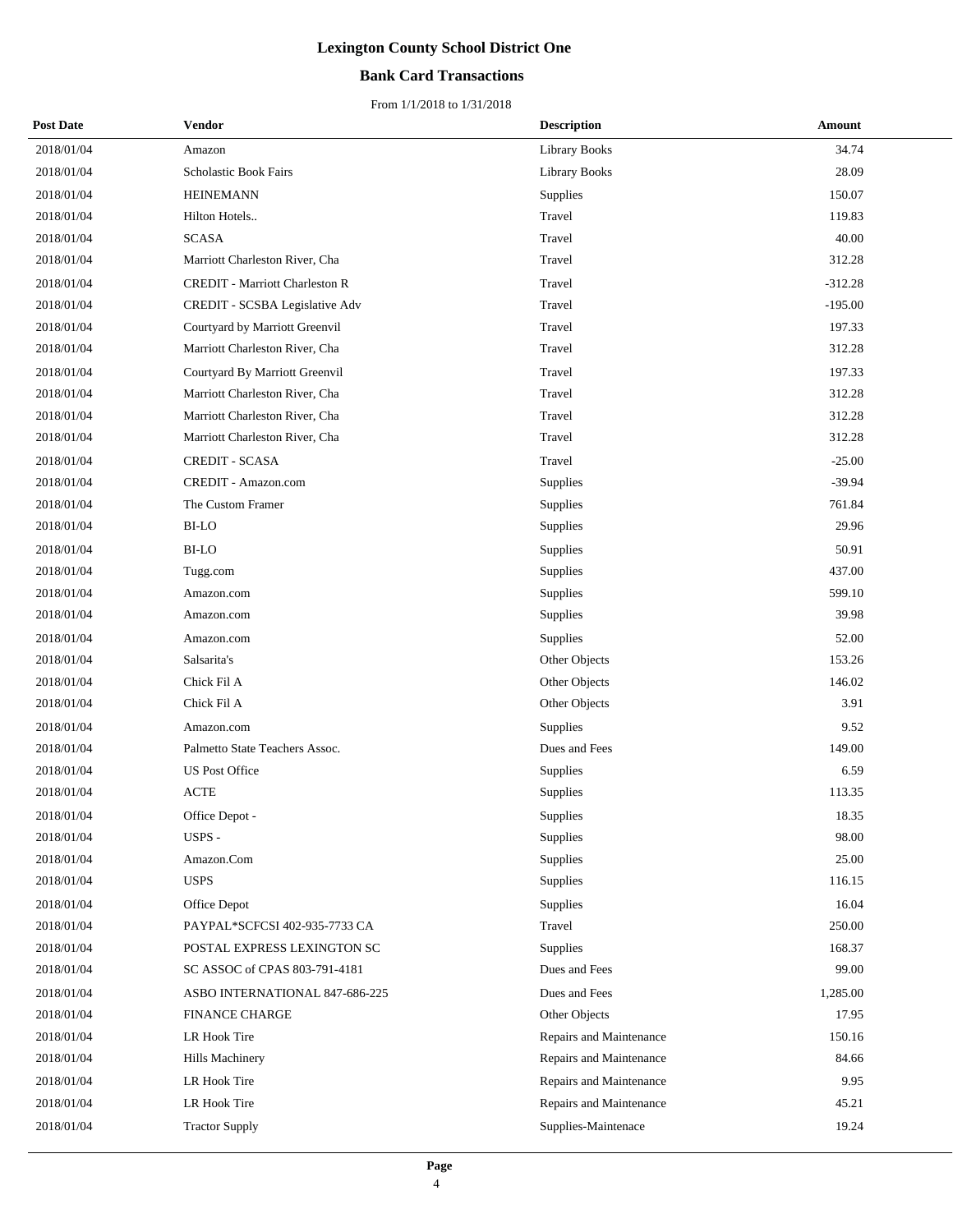### **Bank Card Transactions**

| <b>Post Date</b> | <b>Vendor</b>         | <b>Description</b>  | <b>Amount</b> |
|------------------|-----------------------|---------------------|---------------|
| 2018/01/04       | Enlows                | Supplies-Maintenace | 107.63        |
| 2018/01/04       | Amazon                | Supplies-Maintenace | 41.09         |
| 2018/01/04       | Enlows                | Supplies-Maintenace | 133.41        |
| 2018/01/04       | City Electric         | Supplies-Maintenace | 82.68         |
| 2018/01/04       | Enlows                | Supplies-Maintenace | 50.17         |
| 2018/01/04       | Lowe's                | Supplies-Maintenace | 105.93        |
| 2018/01/04       | <b>Bottles King</b>   | Supplies-Maintenace | 7.11          |
| 2018/01/04       | Sherwin Williams      | Supplies-Maintenace | 53.99         |
| 2018/01/04       | Amazon                | Supplies-Maintenace | 42.98         |
| 2018/01/04       | Shell Oil             | Supplies-Maintenace | 85.00         |
| 2018/01/04       | Enlows                | Supplies-Maintenace | 57.29         |
| 2018/01/04       | A-Z Lawnmower         | Supplies-Maintenace | 250.81        |
| 2018/01/04       | AutoZone              | Supplies-Maintenace | 37.93         |
| 2018/01/04       | Lee Transport         | Supplies-Maintenace | 155.96        |
| 2018/01/04       | AutoZone              | Supplies-Maintenace | 85.11         |
| 2018/01/04       | <b>NAPA</b>           | Supplies-Maintenace | 143.23        |
| 2018/01/04       | <b>LOWES FOODS</b>    | Supplies            | 100.00        |
| 2018/01/04       | <b>LOWES</b>          | Supplies            | 122.11        |
| 2018/01/04       | <b>A-Z LAWNMOWER</b>  | Supplies            | 51.15         |
| 2018/01/04       | <b>LOWES</b>          | Supplies            | 260.72        |
| 2018/01/04       | PARTS WAREHOUSE       | Supplies            | 170.88        |
| 2018/01/04       | SMITH AND JONES       | Supplies            | 184.28        |
| 2018/01/04       | LOWES                 | Supplies            | 25.00         |
| 2018/01/04       | <b>LOWES</b>          | Supplies            | 339.64        |
| 2018/01/04       | Sherwin Williams      | Supplies-Maintenace | 210.02        |
| 2018/01/04       | Lowe's                | Supplies-Maintenace | 35.56         |
| 2018/01/04       | City Electric Repair  | Supplies-Maintenace | 50.01         |
| 2018/01/04       | <b>SE</b> Concrete    | Supplies-Maintenace | 54.36         |
| 2018/01/04       | Lowe's                | Supplies-Maintenace | 51.30         |
| 2018/01/04       | Lexington True Value  | Supplies-Maintenace | 19.25         |
| 2018/01/04       | <b>Whaley Parts</b>   | Supplies-Maintenace | 27.46         |
| 2018/01/04       | Ferguson              | Supplies-Maintenace | 75.81         |
| 2018/01/04       | Price's               | Supplies-Maintenace | 106.90        |
| 2018/01/04       | <b>Tractor Supply</b> | Supplies-Maintenace | 34.21         |
| 2018/01/04       | <b>NAPA</b>           | Supplies-Maintenace | 17.64         |
| 2018/01/04       | Home Depot            | Supplies-Maintenace | 80.89         |
| 2018/01/04       | <b>Batteries Plus</b> | Supplies-Maintenace | 63.88         |
| 2018/01/04       | HOME DEPOT            | Supplies            | 25.46         |
| 2018/01/04       | HOME DEPOT            | Supplies            | 17.00         |
| 2018/01/04       | LOWE'S                | Supplies            | 13.89         |
| 2018/01/04       | LOWE'S                | Supplies            | 81.17         |
| 2018/01/04       | KANGAROO EXPRESS      | Supplies            | 23.79         |
| 2018/01/04       | Lowe's                | Supplies-Maintenace | 5.99          |
| 2018/01/04       | Gateway               | Supplies-Maintenace | 112.35        |
| 2018/01/04       | City Electric         | Supplies-Maintenace | 115.42        |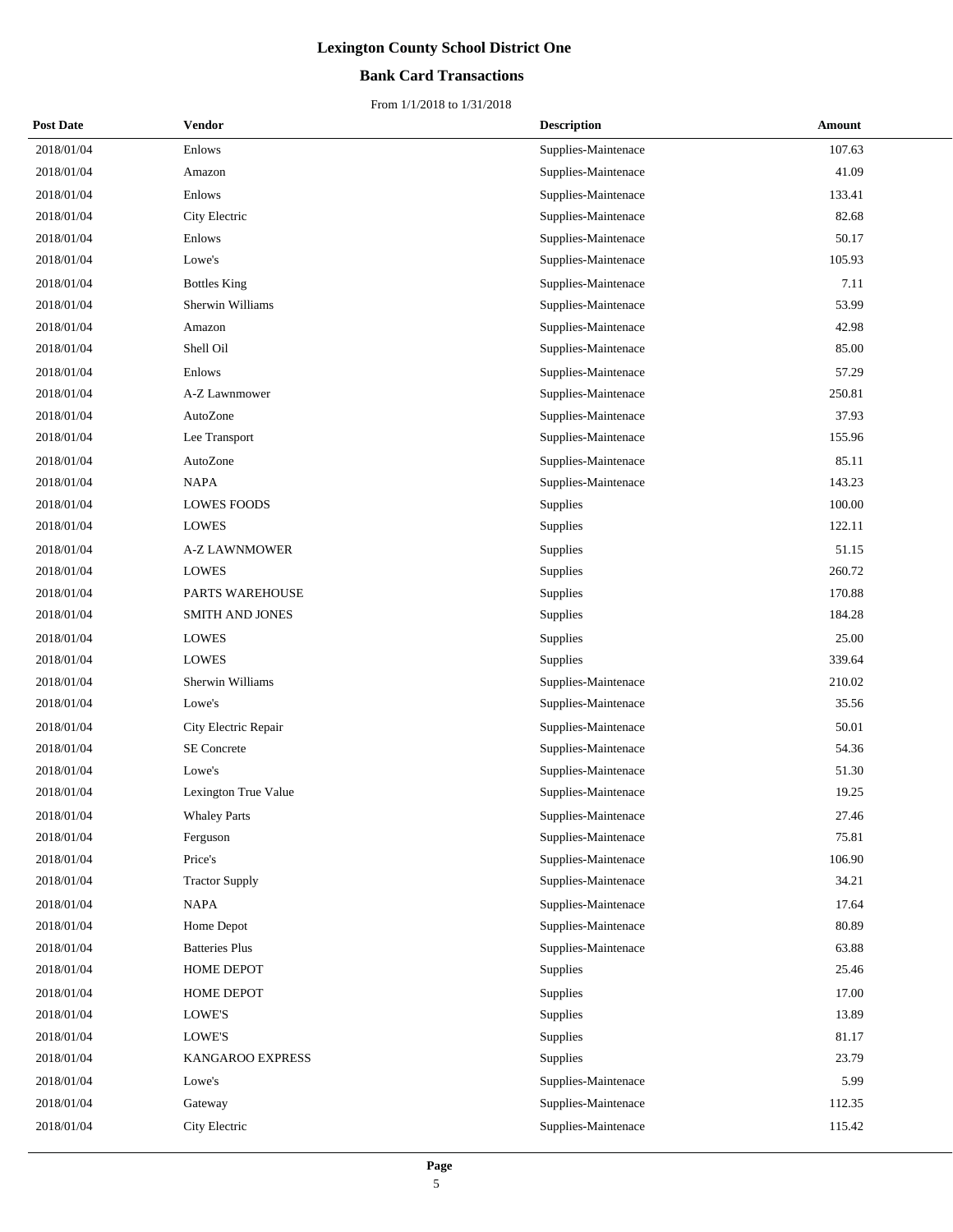### **Bank Card Transactions**

| <b>Post Date</b> | <b>Vendor</b>         | <b>Description</b>  | Amount  |
|------------------|-----------------------|---------------------|---------|
| 2018/01/04       | Lowe's                | Supplies-Maintenace | 67.29   |
| 2018/01/04       | Amazon.com            | Supplies            | 13.26   |
| 2018/01/04       | Lowe's                | Supplies-Maintenace | 98.35   |
| 2018/01/04       | Lowe's                | Supplies-Maintenace | 13.35   |
| 2018/01/04       | Lowe's                | Supplies-Maintenace | 43.98   |
| 2018/01/04       | Walker Hardware LLC   | Supplies            | 18.39   |
| 2018/01/04       | Walker Hardware LLC   | Supplies            | 10.69   |
| 2018/01/04       | Walker Hardware LLC   | Supplies            | 14.79   |
| 2018/01/04       | Walker Hardware       | Supplies-Maintenace | 12.83   |
| 2018/01/04       | Ed Smith Lumber       | Supplies-Maintenace | 17.98   |
| 2018/01/04       | Sherwin Williams      | Supplies-Maintenace | 124.45  |
| 2018/01/04       | City Electric         | Supplies-Maintenace | 82.50   |
| 2018/01/04       | Walmart               | Supplies            | 53.54   |
| 2018/01/04       | Dollar General        | Supplies            | 5.51    |
| 2018/01/04       | Walker Hardware       | Supplies            | 13.41   |
| 2018/01/04       | <b>Gateway Supply</b> | Supplies-Maintenace | 253.53  |
| 2018/01/04       | Lowe's                | Supplies-Maintenace | 46.20   |
| 2018/01/04       | Ferguson              | Supplies-Maintenace | 33.45   |
| 2018/01/04       | Ferguson              | Supplies-Maintenace | 43.59   |
| 2018/01/04       | speedway              | Supplies            | 42.15   |
| 2018/01/04       | The home depot        | Supplies            | 27.73   |
| 2018/01/04       | Sherwin Williams      | Supplies-Maintenace | 196.72  |
| 2018/01/04       | A-Z Lawnmower         | Supplies-Maintenace | 111.66  |
| 2018/01/04       | Sherwin Williams      | Supplies-Maintenace | 93.07   |
| 2018/01/04       | A-Z Lawnmower         | Supplies-Maintenace | 23.84   |
| 2018/01/04       | <b>EXXON MOBIL</b>    | Supplies            | 34.04   |
| 2018/01/04       | <b>ENLOWS AUTO</b>    | Supplies            | 72.20   |
| 2018/01/04       | <b>KMART</b>          | Supplies            | 32.08   |
| 2018/01/04       | <b>KMART</b>          | Supplies            | $-7.49$ |
| 2018/01/04       | TELEX-FRANKS TIRE     | Supplies            | 317.53  |
| 2018/01/04       | <b>LOWES</b>          | Supplies            | 211.69  |
| 2018/01/04       | Lowe's                | Supplies-Maintenace | 92.02   |
| 2018/01/04       | Lowe's                | Supplies-Maintenace | 77.25   |
| 2018/01/04       | Lowe's                | Supplies-Maintenace | 31.31   |
| 2018/01/04       | Lowe's                | Supplies-Maintenace | 41.67   |
| 2018/01/04       | Lowe's                | Supplies-Maintenace | 60.62   |
| 2018/01/04       | Lowe's                | Supplies-Maintenace | 25.36   |
| 2018/01/04       | Ferguson              | Supplies-Maintenace | 5.01    |
| 2018/01/04       | Gateway Supply        | Supplies-Maintenace | 112.35  |
| 2018/01/04       | Ferguson              | Supplies-Maintenace | 73.84   |
| 2018/01/04       | WinSupply             | Supplies-Maintenace | 125.08  |
| 2018/01/04       | Sherwin Williams      | Supplies-Maintenace | 241.82  |
| 2018/01/04       | Ferguson              | Supplies-Maintenace | 3.84    |
| 2018/01/04       | Gateway Supply        | Supplies-Maintenace | 113.83  |
| 2018/01/04       | Ferguson              | Supplies-Maintenace | 175.35  |
|                  |                       |                     |         |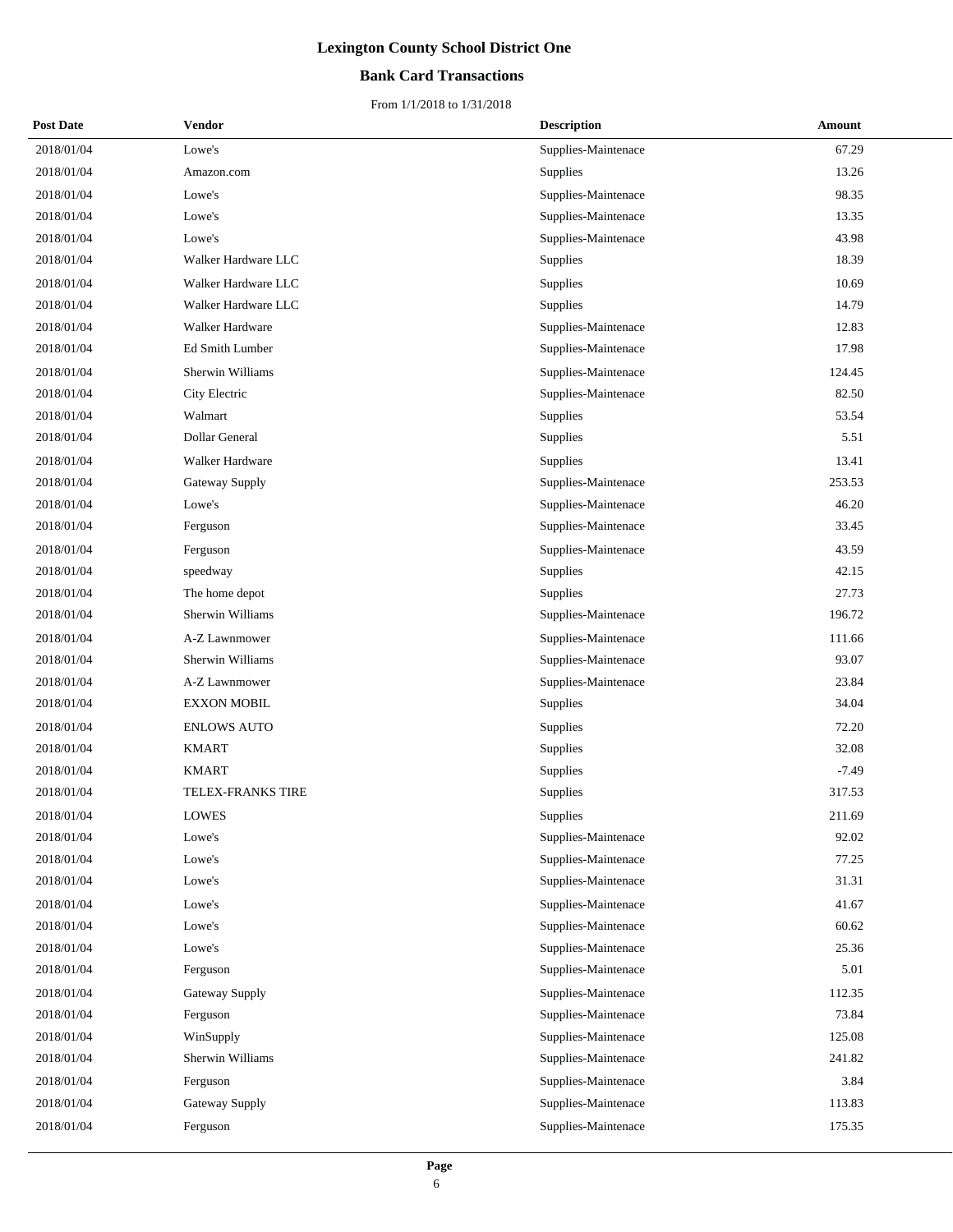### **Bank Card Transactions**

| <b>Post Date</b> | <b>Vendor</b>                  | <b>Description</b>        | <b>Amount</b> |
|------------------|--------------------------------|---------------------------|---------------|
| 2018/01/04       | Sherwin Williams               | Supplies-Maintenace       | 205.44        |
| 2018/01/04       | A-Z Lawnmower                  | Supplies-Maintenace       | 48.26         |
| 2018/01/04       | WP Law                         | Supplies-Maintenace       | 320.89        |
| 2018/01/04       | Metals & Alloys                | Supplies-Maintenace       | 302.31        |
| 2018/01/04       | Lowe's                         | Supplies-Maintenace       | 143.78        |
| 2018/01/04       | Lowe's                         | Supplies-Maintenace       | 27.53         |
| 2018/01/04       | Home Depot                     | Supplies-Maintenace       | 53.93         |
| 2018/01/04       | Surplus Material               | Supplies-Maintenace       | 197.95        |
| 2018/01/04       | Derrick's Service Ctr.         | Supplies                  | 42.05         |
| 2018/01/04       | WinSupply                      | Supplies-Maintenace       | 42.66         |
| 2018/01/04       | Ed Smith Lumber                | Supplies-Maintenace       | 11.76         |
| 2018/01/04       | WinSupply                      | Supplies-Maintenace       | 42.18         |
| 2018/01/04       | Ferguson                       | Supplies-Maintenace       | 11.25         |
| 2018/01/04       | Ferguson                       | Supplies-Maintenace       | 123.91        |
| 2018/01/04       | Ferguson                       | Supplies-Maintenace       | 140.54        |
| 2018/01/04       | Ferguson                       | Supplies-Maintenace       | 112.33        |
| 2018/01/04       | Sherwin Williams               | Supplies-Maintenace       | 176.05        |
| 2018/01/04       | Walker Hardware                | Supplies                  | 6.29          |
| 2018/01/04       | Walker Hardware                | Supplies                  | 22.50         |
| 2018/01/04       | Walker Hardware                | Supplies                  | 6.79          |
| 2018/01/04       | Lowe's                         | Supplies-Maintenace       | 59.66         |
| 2018/01/04       | THE HOME DEPOT #1106           | Supplies                  | 67.58         |
| 2018/01/04       | Lowe's                         | Supplies-Maintenace       | 18.89         |
| 2018/01/04       | Lowe's                         | Supplies-Maintenace       | 91.98         |
| 2018/01/04       | San Jamar                      | <b>Supplies</b>           | 154.62        |
| 2018/01/04       | Lowe's                         | Supplies-Maintenace       | 41.45         |
| 2018/01/04       | Lowes                          | <b>Supplies</b>           | 61.55         |
| 2018/01/04       | Smith & Jones                  | Supplies-Maintenace       | 33.28         |
| 2018/01/04       | Walker Hardware                | Supplies-Maintenace       | 7.80          |
| 2018/01/04       | Carts Plus                     | Supplies-Maintenace       | 259.00        |
| 2018/01/04       | City Electric                  | Supplies-Maintenace       | 37.31         |
| 2018/01/04       | Lowe's                         | Supplies                  | 139.77        |
| 2018/01/04       | Amazon                         | Supplies                  | 74.88         |
| 2018/01/04       | Lowe's                         | Supplies                  | 149.16        |
| 2018/01/04       | Smith & Jones                  | Supplies                  | 48.15         |
| 2018/01/04       | Lowe's                         | Supplies-Maintenace       | 91.98         |
| 2018/01/04       | Lowe's                         | Supplies                  | 32.55         |
| 2018/01/04       | Big Time Entertainment-Sound A | Repairs and Maintenance   | 600.00        |
| 2018/01/04       | WP Law                         | Supplies-Maintenace       | 248.57        |
| 2018/01/04       | A-Z Lawnmower                  | Supplies-Maintenace       | 108.30        |
| 2018/01/04       | WP Law                         | Supplies-Maintenace       | 48.00         |
| 2018/01/04       | <b>UPS</b> Store               | Supplies-Maintenace       | 28.13         |
| 2018/01/04       | Lowe's                         | Supplies-Maintenace       | 363.93        |
| 2018/01/04       | Sherwin Williams               | Supplies-Maintenace       | 202.73        |
| 2018/01/04       | <b>SLED</b>                    | Other Prof & Tech Service | 72.00         |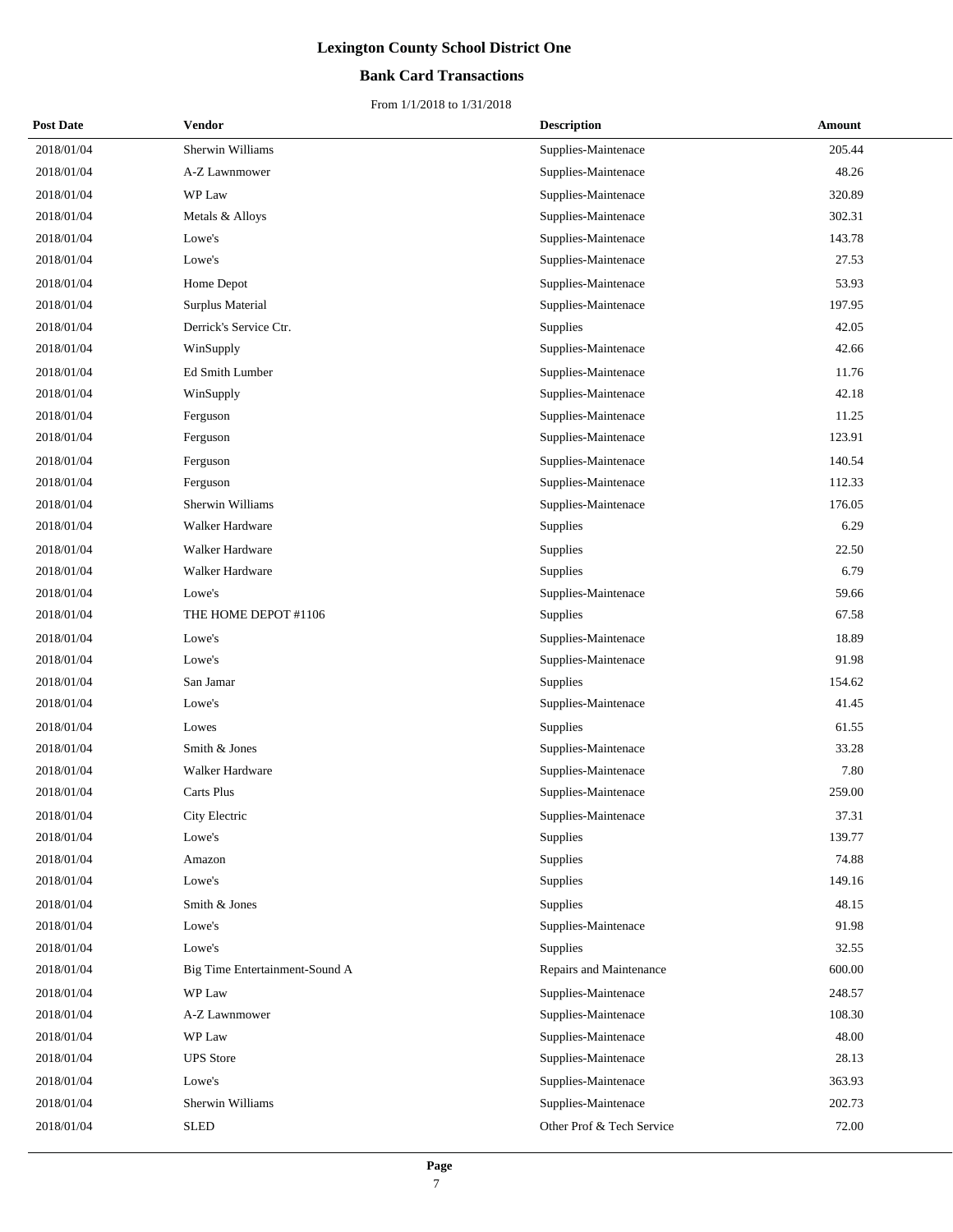### **Bank Card Transactions**

| <b>Post Date</b> | <b>Vendor</b>                  | <b>Description</b>         | Amount   |
|------------------|--------------------------------|----------------------------|----------|
| 2018/01/04       | Hobby Lobby                    | Supplies                   | 32.09    |
| 2018/01/04       | Interstate                     | Supplies                   | 115.82   |
| 2018/01/04       | Enlows                         | Supplies                   | 148.52   |
| 2018/01/04       | Lowes                          | Supplies                   | 13.91    |
| 2018/01/04       | Cummins Atlantic               | Supplies                   | 47.19    |
| 2018/01/04       | Enlows                         | Supplies                   | 78.94    |
| 2018/01/04       | Office Max                     | Supplies                   | 74.88    |
| 2018/01/04       | <b>Hook Tire</b>               | Supplies                   | 335.87   |
| 2018/01/04       | Interstate                     | Supplies                   | 115.82   |
| 2018/01/04       | Interstate                     | Supplies                   | 132.27   |
| 2018/01/04       | Walmart                        | Supplies                   | 32.06    |
| 2018/01/04       | Interstate                     | Supplies                   | 519.07   |
| 2018/01/04       | Walmart                        | Supplies                   | 36.13    |
| 2018/01/04       | Interstate                     | Supplies                   | 11.19    |
| 2018/01/04       | Walmart                        | Supplies                   | 74.26    |
| 2018/01/04       | Interstate                     | Supplies                   | 102.19   |
| 2018/01/04       | Enlows                         | Supplies                   | 108.84   |
| 2018/01/04       | Enlows                         | Supplies                   | 177.76   |
| 2018/01/04       | Office depot                   | Supplies                   | 93.00    |
| 2018/01/04       | Office Depot                   | Supplies                   | 17.11    |
| 2018/01/04       | Office Depot                   | Supplies                   | 369.98   |
| 2018/01/04       | WAlmart                        | Supplies                   | 101.95   |
| 2018/01/04       | Interstate                     | Supplies                   | 34.13    |
| 2018/01/04       | Office Depot                   | Supplies                   | 96.28    |
| 2018/01/04       | Amazon                         | <b>Technology Supplies</b> | 345.96   |
| 2018/01/04       | Amazon                         | <b>Technology Supplies</b> | 43.98    |
| 2018/01/04       | Grainger                       | Supplies                   | 472.52   |
| 2018/01/04       | Walmart                        | Supplies                   | 21.28    |
| 2018/01/04       | SC Public Risk Management Conf | Travel                     | 50.00    |
| 2018/01/04       | Courtyard by Marriott Greenvil | Travel                     | 420.10   |
| 2018/01/04       | Courtyard by Marriott Greenvil | Travel                     | 420.10   |
| 2018/01/04       | Lowe's                         | Supplies                   | 46.25    |
| 2018/01/04       | <b>Best Buy</b>                | Supplies                   | 117.68   |
| 2018/01/04       | Amazon                         | Supplies                   | 17.15    |
| 2018/01/04       | McMaster Carr                  | Supplies                   | 26.96    |
| 2018/01/04       | Amazon                         | Supplies                   | 16.09    |
| 2018/01/04       | Home Depot                     | Supplies                   | 20.00    |
| 2018/01/04       | Amazon.com                     | Supplies                   | $-16.99$ |
| 2018/01/04       | Amazon                         | Supplies                   | $-3.88$  |
| 2018/01/04       | Amazon.com                     | Supplies                   | 46.97    |
| 2018/01/04       | Amazon                         | Supplies                   | 18.12    |
| 2018/01/04       | Amazon.com                     | Supplies                   | 31.16    |
| 2018/01/04       | Amazon                         | Supplies                   | $-26.01$ |
| 2018/01/04       | Amazon                         | Supplies                   | 16.02    |
| 2018/01/04       | Amazon                         | Supplies                   | 44.38    |
|                  |                                |                            |          |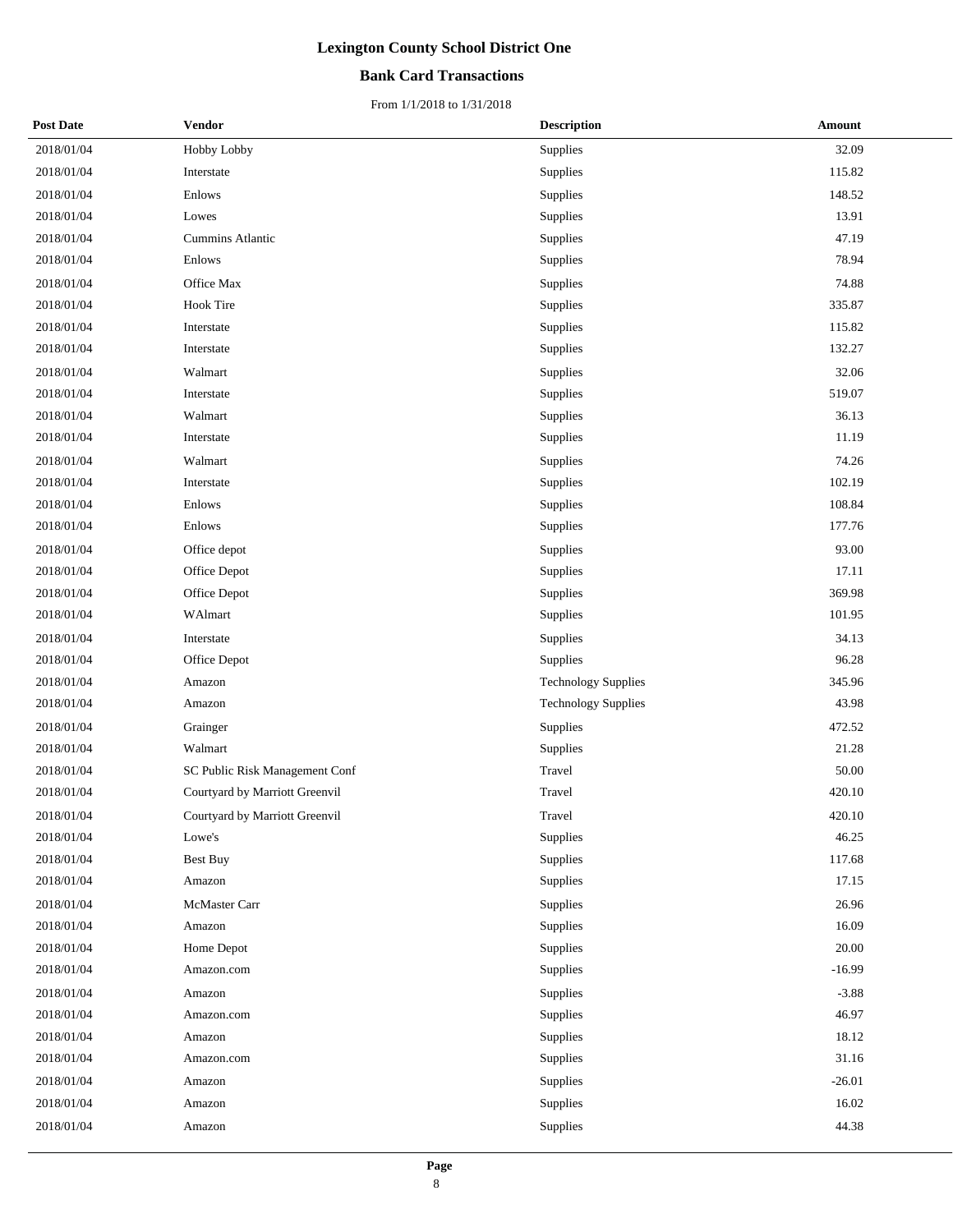### **Bank Card Transactions**

| <b>Post Date</b> | Vendor                         | <b>Description</b>         | Amount   |
|------------------|--------------------------------|----------------------------|----------|
| 2018/01/04       | Cable and Connections          | Supplies                   | 14.45    |
| 2018/01/04       | Office Depot                   | Supplies                   | 29.94    |
| 2018/01/04       | Amazon                         | <b>Technology Supplies</b> | 252.77   |
| 2018/01/04       | Go Daddy                       | <b>Technology Supplies</b> | 15.17    |
| 2018/01/04       | Amazon                         | <b>Technology Supplies</b> | 32.99    |
| 2018/01/04       | Office Depot                   | <b>Technology Supplies</b> | 449.39   |
| 2018/01/04       | Office Depot                   | <b>Technology Supplies</b> | 212.93   |
| 2018/01/04       | Amazon                         | <b>Technology Supplies</b> | 17.95    |
| 2018/01/04       | <b>ASCD Membership Renewal</b> | Dues and Fees              | $-59.00$ |
| 2018/01/04       | Learning Environments          | Dues and Fees              | 99.00    |
| 2018/01/04       | The Root Cellar                | Other Objects              | 36.52    |
| 2018/01/04       | Miyo's                         | Other Objects              | 22.67    |
| 2018/01/04       | PESI                           | Supplies                   | 50.23    |
| 2018/01/04       | Oriental Trading               | Supplies                   | 170.08   |
| 2018/01/04       | Franklin Covey                 | Supplies                   | 773.87   |
| 2018/01/04       | Vistaprint                     | Supplies                   | 82.46    |
| 2018/01/04       | PES Caf??                      | Supplies                   | 24.10    |
| 2018/01/04       | <b>US Post Office</b>          | Supplies                   | 204.00   |
| 2018/01/04       | <b>US Post Offfice</b>         | Supplies                   | 294.00   |
| 2018/01/04       | <b>USPS</b> Gilbert            | Supplies                   | 34.00    |
| 2018/01/04       | Shumperts IGA                  | Supplies                   | 11.27    |
| 2018/01/04       | <b>Sweet Magnolias</b>         | Supplies                   | 98.60    |
| 2018/01/04       | Walmart                        | Supplies                   | 38.12    |
| 2018/01/04       | Walmart                        | Supplies                   | 91.92    |
| 2018/01/04       | Shumperts IGA                  | Supplies                   | 30.92    |
| 2018/01/04       | Walmart                        | Supplies                   | 66.55    |
| 2018/01/04       | Walmart                        | Supplies                   | 35.73    |
| 2018/01/04       | Aloft Hotel New Your           | Travel                     | 266.51   |
| 2018/01/04       | Teachers College Web College   | Travel                     | 800.00   |
| 2018/01/04       | <b>United Airlines</b>         | Travel                     | 346.60   |
| 2018/01/04       | Aloft Hotel NY                 | Travel                     | 799.53   |
| 2018/01/04       | <b>American Airlines</b>       | Travel                     | 151.30   |
| 2018/01/04       | <b>MTA Transit</b>             | Travel                     | 10.00    |
| 2018/01/04       | NYLO Hotel New York, NY        | Travel                     | 1,177.51 |
| 2018/01/04       | <b>American Airlines</b>       | Travel                     | 151.30   |
| 2018/01/04       | Teachers College Web           | Travel                     | 650.00   |
| 2018/01/04       | Delta Air                      | Travel                     | 149.20   |
| 2018/01/04       | <b>American Airlines</b>       | Travel                     | 151.30   |
| 2018/01/04       | <b>American Airlines</b>       | Travel                     | 151.30   |
| 2018/01/04       | Delta Air                      | Travel                     | 264.90   |
| 2018/01/04       | Orbitz                         | Travel                     | 9.86     |
| 2018/01/04       | Delta Air                      | Travel                     | 149.20   |
| 2018/01/04       | Delta Air                      | Travel                     | 149.20   |
| 2018/01/04       | NYC Taxi Service               | Travel                     | 70.26    |
| 2018/01/04       | Taxi Service                   | Travel                     | 45.67    |
|                  |                                |                            |          |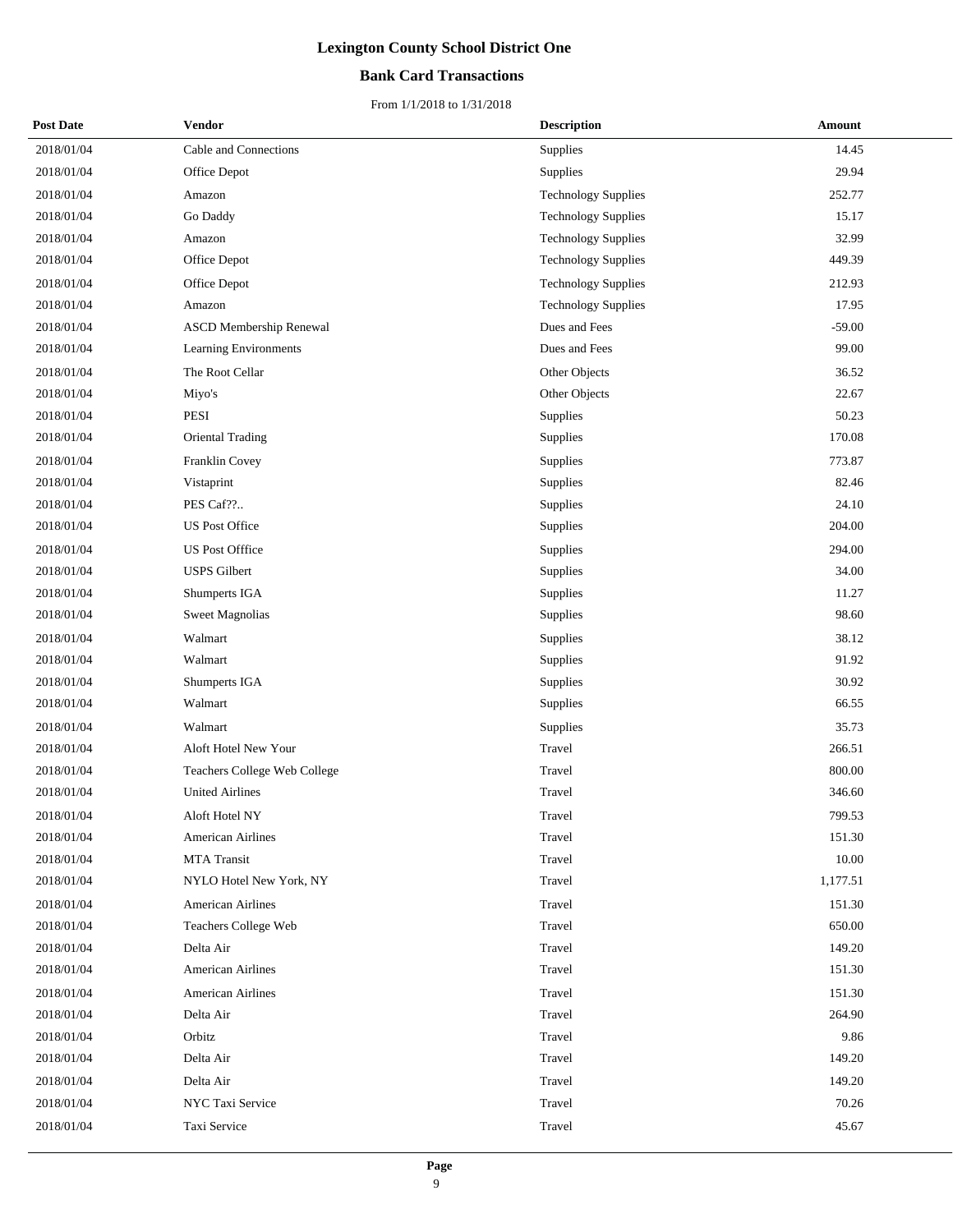### **Bank Card Transactions**

| <b>Post Date</b> | <b>Vendor</b>           | <b>Description</b>          | Amount    |
|------------------|-------------------------|-----------------------------|-----------|
| 2018/01/04       | Charlotte Aviation      | Travel                      | 28.00     |
| 2018/01/04       | Delta Air               | Travel                      | 149.20    |
| 2018/01/04       | Amazon.Com -            | Supplies                    | 154.44    |
| 2018/01/04       | Amazon.com              | Travel                      | 229.33    |
| 2018/01/04       | <b>ENTERPRISE</b>       | Pupil Transportation        | 140.93    |
| 2018/01/04       | <b>ENTERPRISE</b>       | Travel                      | 317.22    |
| 2018/01/04       | <b>CIRCLE K</b>         | Travel                      | 47.50     |
| 2018/01/04       | <b>DELTA AIR</b>        | Travel                      | $-102.80$ |
| 2018/01/04       | COURTYARD               | Travel                      | 823.66    |
| 2018/01/04       | <b>DELTA AIR</b>        | Travel                      | 25.00     |
| 2018/01/04       | <b>RACEWAY</b>          | Travel                      | 9.00      |
| 2018/01/04       | <b>Oriental Trading</b> | <b>Supplies</b>             | 132.36    |
| 2018/01/04       | LOWE'S                  | Supplies                    | 40.71     |
| 2018/01/04       | <b>Hilton Hotels</b>    | Travel                      | 92.96     |
| 2018/01/04       | <b>EXXON MOBIL</b>      | <b>Pupil Transportation</b> | 51.00     |
| 2018/01/04       | <b>CITY ART</b>         | Pupil Activity              | 50.64     |
| 2018/01/04       | <b>Oriental Trading</b> | Pupil Activity              | 96.23     |
| 2018/01/04       | Halloween Costumes.com  | Pupil Activity              | 29.98     |
| 2018/01/04       | Walmart                 | Pupil Activity              | 56.61     |
| 2018/01/04       | Amazon.com              | Pupil Activity              | 12.99     |
| 2018/01/04       | Walmart                 | Pupil Activity              | 17.59     |
| 2018/01/04       | Amazon.com              | Pupil Activity              | 23.97     |
| 2018/01/04       | Amazon.com              | Pupil Activity              | 18.97     |
| 2018/01/04       | Amazon.com              | Pupil Activity              | 34.71     |
| 2018/01/04       | Amazon                  | Pupil Activity              | 33.98     |
| 2018/01/04       | Office Depot            | Pupil Activity              | 84.51     |
| 2018/01/04       | Walmart -               | Pupil Activity              | 54.27     |
| 2018/01/04       | Staples -               | Pupil Activity              | 15.07     |
| 2018/01/04       | Walmart -               | Pupil Activity              | 12.90     |
| 2018/01/04       | Target                  | Pupil Activity              | 15.65     |
| 2018/01/04       | apple iTunes            | Pupil Activity              | 22.99     |
| 2018/01/04       | apple iTunes            | Pupil Activity              | 22.99     |
| 2018/01/04       | apple iTunes            | Pupil Activity              | 22.99     |
| 2018/01/04       | BI-LO                   | Pupil Activity              | 44.97     |
| 2018/01/04       | <b>IGA</b>              | Pupil Activity              | 43.66     |
| 2018/01/04       | BI-LO                   | Pupil Activity              | 19.65     |
| 2018/01/04       | $_{\rm IGA}$            | Pupil Activity              | 18.31     |
| 2018/01/04       | DOLLAR TREE             | Pupil Activity              | 10.70     |
| 2018/01/04       | <b>WALMART</b>          | Pupil Activity              | 99.74     |
| 2018/01/04       | <b>BILO</b>             | Pupil Activity              | 81.75     |
| 2018/01/04       | <b>LOWES FOODS</b>      | Pupil Activity              | 28.54     |
| 2018/01/04       | <b>WALMART</b>          | Pupil Activity              | 49.07     |
| 2018/01/04       | <b>LOWES FOODS</b>      | Pupil Activity              | 88.87     |
| 2018/01/04       | WALMART                 | Pupil Activity              | 38.12     |
| 2018/01/04       | <b>CROMER'S P-NUTS</b>  | Pupil Activity              | 56.05     |
|                  |                         |                             |           |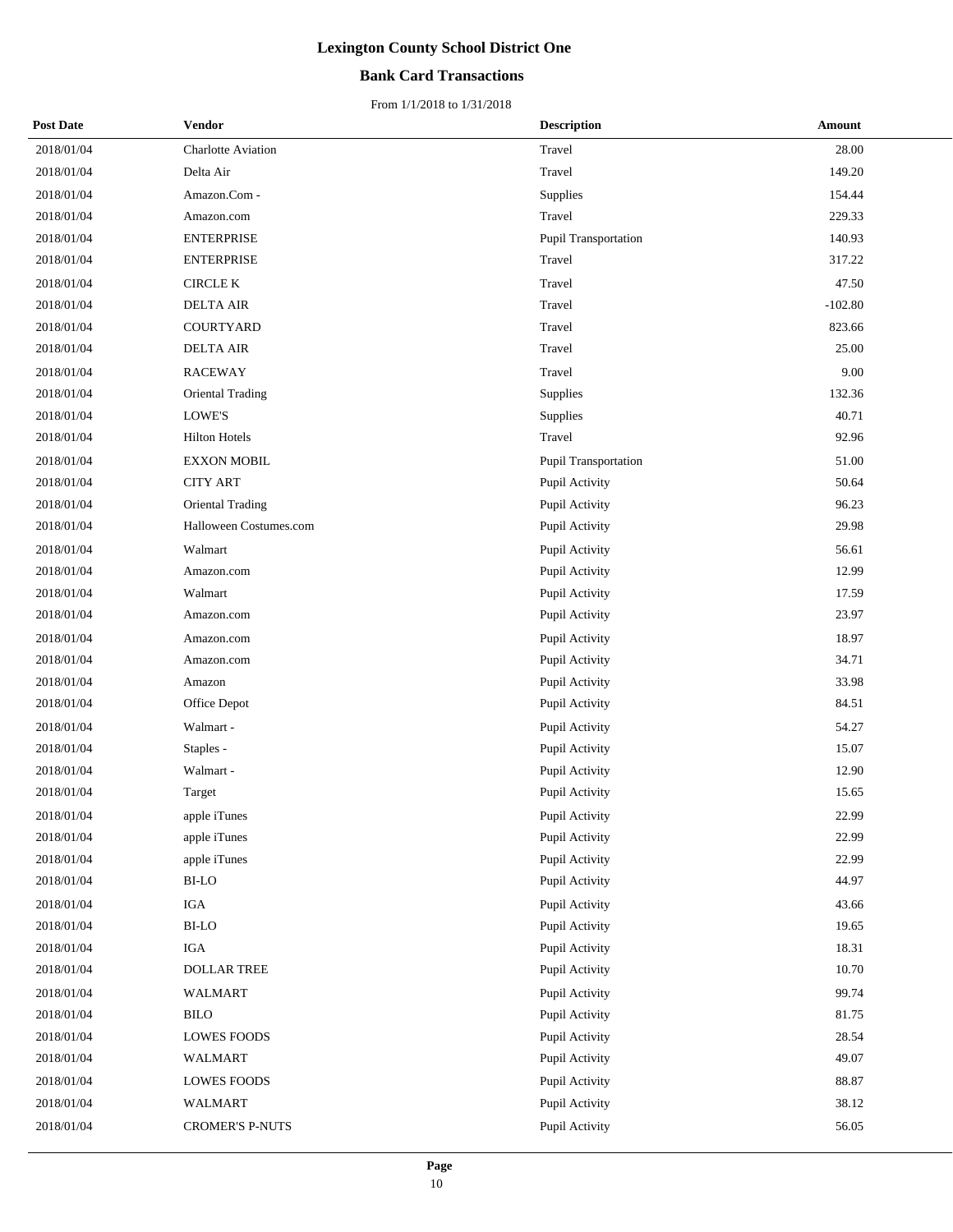### **Bank Card Transactions**

| <b>Post Date</b> | <b>Vendor</b>               | <b>Description</b> | Amount   |
|------------------|-----------------------------|--------------------|----------|
| 2018/01/04       | <b>TARGET</b>               | Pupil Activity     | 64.13    |
| 2018/01/04       | <b>HOBBY LOBBY</b>          | Pupil Activity     | 60.20    |
| 2018/01/04       | Breakout, Inc. -            | Pupil Activity     | 150.00   |
| 2018/01/04       | Amazon -                    | Pupil Activity     | 66.66    |
| 2018/01/04       | Amazon -                    | Pupil Activity     | 399.60   |
| 2018/01/04       | Amazon -                    | Pupil Activity     | 158.44   |
| 2018/01/04       | <b>AMAZON MKTPLACE</b>      | Pupil Activity     | 19.98    |
| 2018/01/04       | Walmart                     | Pupil Activity     | 4.24     |
| 2018/01/04       | Walmart                     | Pupil Activity     | 7.93     |
| 2018/01/04       | Walmart                     | Pupil Activity     | 42.77    |
| 2018/01/04       | Raptor Tech                 | Pupil Activity     | 100.00   |
| 2018/01/04       | Office Depot                | Pupil Activity     | 138.70   |
| 2018/01/04       | Walmart                     | Pupil Activity     | $-27.00$ |
| 2018/01/04       | Family Dollar               | Pupil Activity     | 62.06    |
| 2018/01/04       | <b>Batteries and Butter</b> | Pupil Activity     | 196.15   |
| 2018/01/04       | Walmart                     | Pupil Activity     | $-27.54$ |
| 2018/01/04       | Hobby Lobby                 | Pupil Activity     | 10.56    |
| 2018/01/04       | Dollar tree                 | Pupil Activity     | 29.96    |
| 2018/01/04       | Walmart                     | Pupil Activity     | 26.68    |
| 2018/01/04       | Hobby Lobby                 | Pupil Activity     | 37.75    |
| 2018/01/04       | Walmart                     | Pupil Activity     | 11.48    |
| 2018/01/04       | Dollar General              | Pupil Activity     | 21.40    |
| 2018/01/04       | Walmart                     | Pupil Activity     | 27.54    |
| 2018/01/04       | Dollar Tree                 | Pupil Activity     | 38.52    |
| 2018/01/04       | Dollar Tree                 | Pupil Activity     | 17.12    |
| 2018/01/04       | Amazon.com                  | Pupil Activity     | 263.97   |
| 2018/01/04       | walmart                     | Pupil Activity     | 83.33    |
| 2018/01/04       | walmart                     | Pupil Activity     | 38.27    |
| 2018/01/04       | Easelly Infographics        | Pupil Activity     | 36.00    |
| 2018/01/04       | Scholastic Book Fairs       | Pupil Activity     | 552.42   |
| 2018/01/04       | AMAZON                      | Pupil Activity     | 149.78   |
| 2018/01/04       | Scholastic                  | Pupil Activity     | 78.00    |
| 2018/01/04       | <b>JW</b> Pepper            | Pupil Activity     | 13.49    |
| 2018/01/04       | Musician's Friend           | Pupil Activity     | 979.99   |
| 2018/01/04       | Lowes                       | Pupil Activity     | 10.68    |
| 2018/01/04       | BiLo                        | Pupil Activity     | 8.48     |
| 2018/01/04       | $_{\rm IGA}$                | Pupil Activity     | 15.94    |
| 2018/01/04       | Lowes                       | Pupil Activity     | 106.50   |
| 2018/01/04       | Walmart                     | Pupil Activity     | 30.60    |
| 2018/01/04       | Wal-Mart                    | Pupil Activity     | 73.34    |
| 2018/01/04       | Walmart                     | Pupil Activity     | 76.68    |
| 2018/01/04       | Litania Sports Group        | Pupil Activity     | 224.41   |
| 2018/01/04       | Dollar Tree                 | Pupil Activity     | 8.56     |
| 2018/01/04       | Walmart                     | Pupil Activity     | 46.51    |
| 2018/01/04       | Lowes                       | Pupil Activity     | 19.88    |
|                  |                             |                    |          |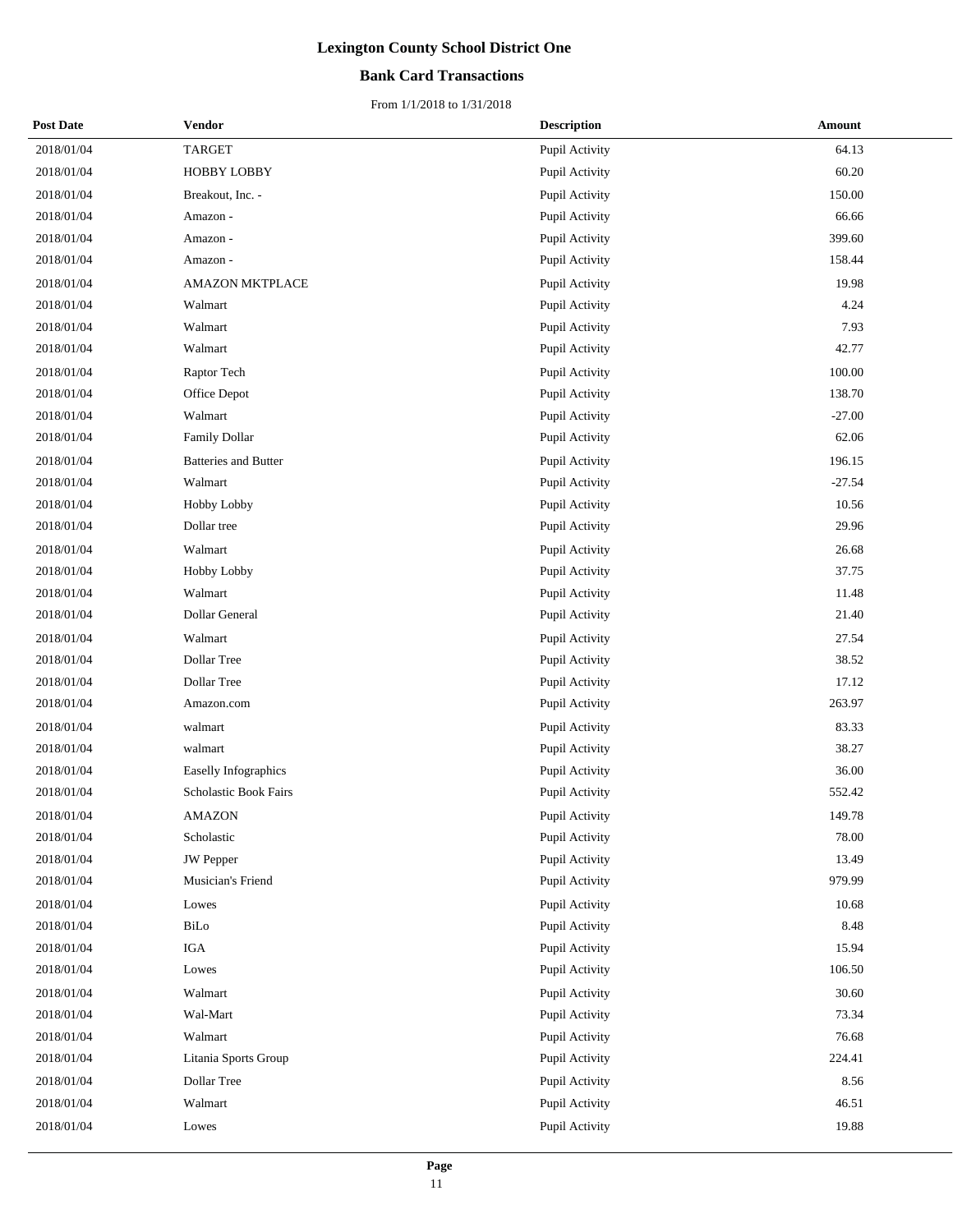### **Bank Card Transactions**

| <b>Post Date</b> | Vendor                     | <b>Description</b>   | Amount   |
|------------------|----------------------------|----------------------|----------|
| 2018/01/04       | <b>BSN</b> Sport Supply    | Pupil Activity       | 520.76   |
| 2018/01/04       | Dunkin Donuts              | Pupil Activity       | 18.18    |
| 2018/01/04       | Walmart                    | Pupil Activity       | 10.92    |
| 2018/01/04       | Walmart.com                | Pupil Activity       | 11.41    |
| 2018/01/04       | Sams Club                  | Pupil Activity       | 22.56    |
| 2018/01/04       | Sams Club                  | Pupil Activity       | 57.30    |
| 2018/01/04       | Coca-Cola.com              | Pupil Activity       | 171.20   |
| 2018/01/04       | Coca-Cola.com              | Pupil Activity       | 300.14   |
| 2018/01/04       | Walmart                    | Pupil Activity       | 37.24    |
| 2018/01/04       | <b>NATA ONLINE</b>         | Pupil Activity       | 232.00   |
| 2018/01/04       | NE Physical Ed             | Pupil Activity       | 50.00    |
| 2018/01/04       | Crown Reef Resort          | Pupil Activity       | 70.06    |
| 2018/01/04       | X and O Labs               | Pupil Activity       | 149.99   |
| 2018/01/04       | First Down Playbook        | Pupil Activity       | 99.99    |
| 2018/01/04       | Palmetto Sports Imaging    | Pupil Activity       | 113.40   |
| 2018/01/04       | LogoSportsWear.com         | Pupil Activity       | 69.69    |
| 2018/01/04       | Walmart                    | Pupil Activity       | 284.65   |
| 2018/01/04       | SubStation II              | Pupil Activity       | 150.42   |
| 2018/01/04       | SubStation II              | Pupil Activity       | 143.88   |
| 2018/01/04       | SubStation II              | Pupil Activity       | 123.53   |
| 2018/01/04       | SubStation II              | Pupil Activity       | 196.20   |
| 2018/01/04       | SubStation II              | Pupil Activity       | 209.28   |
| 2018/01/04       | SubStation II              | Pupil Activity       | 5.66     |
| 2018/01/04       | SubStation II              | Pupil Activity       | 193.74   |
| 2018/01/04       | LogoSportsWear.com         | Pupil Activity       | 69.68    |
| 2018/01/04       | Kennedy Industries         | Pupil Activity       | 288.96   |
| 2018/01/04       | Walmart                    | Pupil Activity       | 81.65    |
| 2018/01/04       | The Webstaurant Store      | Pupil Activity       | 51.48    |
| 2018/01/04       | JC's Lexington Bowl        | Pupil Activity       | 50.00    |
| 2018/01/04       | JC's Lexington Bowl        | Pupil Activity       | 55.00    |
| 2018/01/04       | JC's Lexington Bowl        | Pupil Activity       | 60.00    |
| 2018/01/04       | JC's Lexington Bowl        | Pupil Activity       | 65.00    |
| 2018/01/04       | Amazon.com                 | Pupil Activity       | 84.42    |
| 2018/01/04       | DJI COM                    | Pupil Activity       | 1,675.30 |
| 2018/01/04       | Amazon.com                 | Supplies             | 103.68   |
| 2018/01/04       | Amazon.com                 | Supplies             | 339.04   |
| 2018/01/05       | <b>USPS</b> - Lexington    | Supplies             | 10.05    |
| 2018/01/05       | Teachers pay Teachers      | Supplies             | 15.00    |
| 2018/01/05       | Walgreen's                 | Supplies             | 4.24     |
| 2018/01/05       | Amazon                     | Supplies             | 205.87   |
| 2018/01/05       | Amazon                     | Supplies             | 217.56   |
| 2018/01/05       | Food Lion                  | Other Objects        | 14.39    |
| 2018/01/05       | <b>Pine Press Printing</b> | Printing and Binding | 77.36    |
| 2018/01/05       | Publix                     | Supplies             | 34.15    |
| 2018/01/05       | Scholastic Book Fair       | Supplies             | 256.15   |
|                  |                            |                      |          |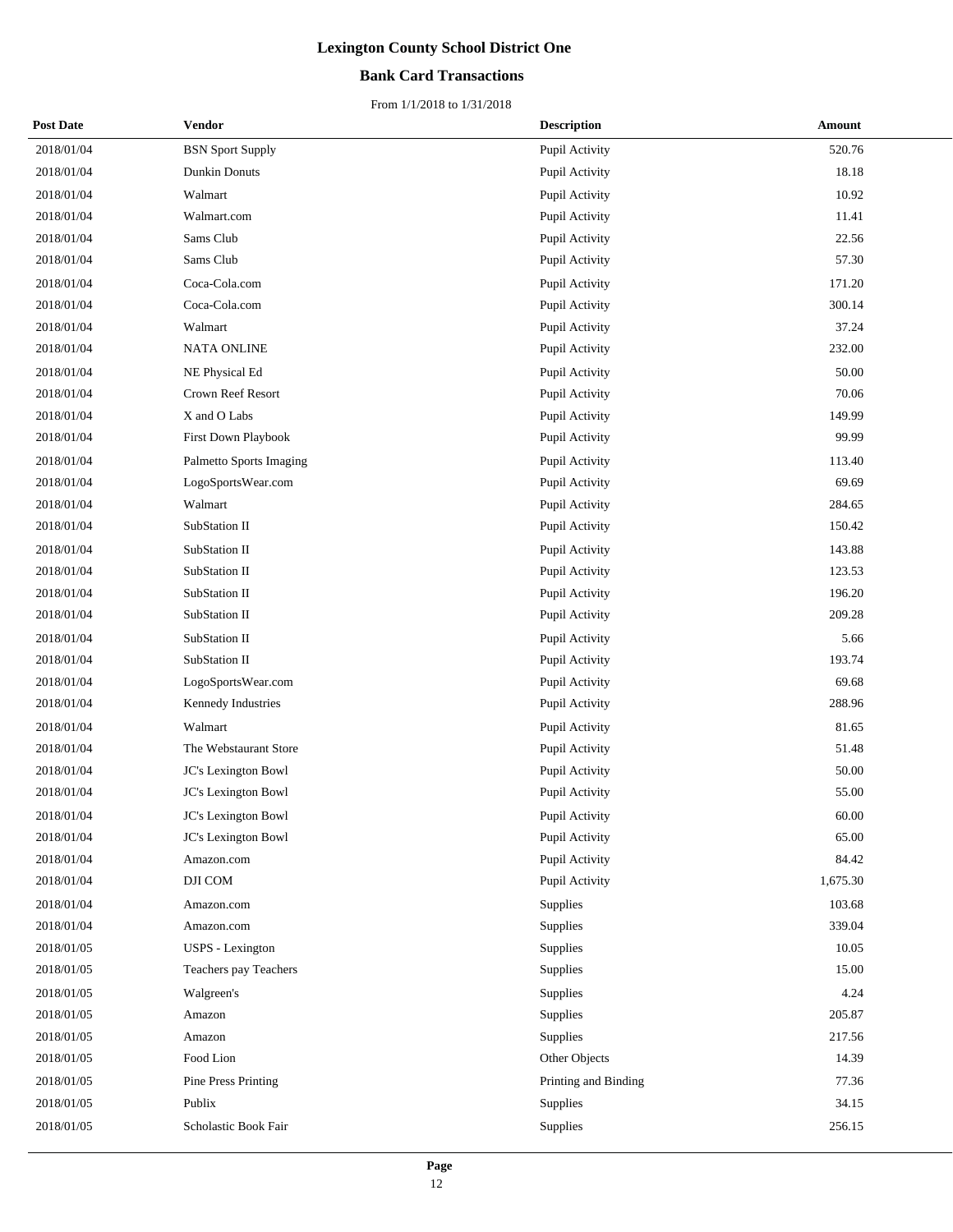### **Bank Card Transactions**

| <b>Post Date</b> | <b>Vendor</b>                | <b>Description</b>         | Amount   |
|------------------|------------------------------|----------------------------|----------|
| 2018/01/05       | Heinemann                    | Supplies                   | 49.22    |
| 2018/01/05       | <b>Enterprise Rental</b>     | Pupil Transportation       | 159.13   |
| 2018/01/05       | SCMEA                        | Travel                     | 80.00    |
| 2018/01/05       | Amazon                       | Supplies                   | 40.49    |
| 2018/01/05       | Amazon                       | Supplies                   | 34.98    |
| 2018/01/05       | Office Depot                 | Supplies                   | 11.49    |
| 2018/01/05       | Amazon                       | Supplies                   | 35.91    |
| 2018/01/05       | Dramatic Publishing          | Supplies                   | 21.88    |
| 2018/01/05       | Playscripts                  | Supplies                   | 29.97    |
| 2018/01/05       | Amazon                       | Supplies                   | 36.44    |
| 2018/01/05       | Amazon                       | Supplies                   | 43.86    |
| 2018/01/05       | The Trophy & Awards Ctr.     | Supplies                   | 103.26   |
| 2018/01/05       | Amazon                       | Supplies                   | 131.96   |
| 2018/01/05       | LinkedIn Corp                | <b>Technology Supplies</b> | 359.88   |
| 2018/01/05       | <b>JW</b> Pepper             | Supplies                   | 75.99    |
| 2018/01/05       | <b>TEACHERS PAY TEACHERS</b> | Supplies                   | 51.50    |
| 2018/01/05       | Walmart                      | Supplies                   | 31.10    |
| 2018/01/05       | Walmart                      | Supplies                   | 74.61    |
| 2018/01/05       | Walmart                      | Supplies                   | 96.32    |
| 2018/01/05       | Amazon                       | <b>Library Books</b>       | 208.54   |
| 2018/01/05       | SSASL                        | Library Books              | 109.93   |
| 2018/01/05       | PDK International            | Travel                     | 95.00    |
| 2018/01/05       | Delta Airlines               | Travel                     | 292.40   |
| 2018/01/05       | Courtyard Marriott           | Travel                     | 420.10   |
| 2018/01/05       | <b>Little Caesars</b>        | Travel                     | 92.65    |
| 2018/01/05       | <b>AERA</b>                  | Travel                     | 240.00   |
| 2018/01/05       | <b>NSTA</b>                  | Travel                     | 285.00   |
| 2018/01/05       | Amazon                       | Travel                     | 110.80   |
| 2018/01/05       | Delta Airlines               | Travel                     | 322.40   |
| 2018/01/05       | Marriott                     | Travel                     | $0.01\,$ |
| 2018/01/05       | Courtyard By Marriott        | Travel                     | 394.66   |
| 2018/01/05       | AERA                         | Travel                     | 240.00   |
| 2018/01/05       | Amazon                       | Supplies                   | 153.38   |
| 2018/01/05       | Amazon                       | Supplies                   | 35.04    |
| 2018/01/05       | Amazon                       | Supplies                   | 35.00    |
| 2018/01/05       | Amazon                       | Supplies                   | 194.34   |
| 2018/01/05       | The State Media Company      | Supplies                   | 52.65    |
| 2018/01/05       | Dollar General               | Supplies                   | 25.36    |
| 2018/01/05       | Dollar Tree                  | Supplies                   | 27.82    |
| 2018/01/05       | The Deli                     | Other Objects              | 55.50    |
| 2018/01/05       | Dollar Tree                  | Other Objects              | 8.14     |
| 2018/01/05       | BiLo                         | Other Objects              | 42.29    |
| 2018/01/05       | Publix                       | Other Objects              | 113.96   |
| 2018/01/05       | Zoe's                        | Other Objects              | 174.36   |
| 2018/01/05       | Skillpath                    | Travel                     | 233.13   |
|                  |                              |                            |          |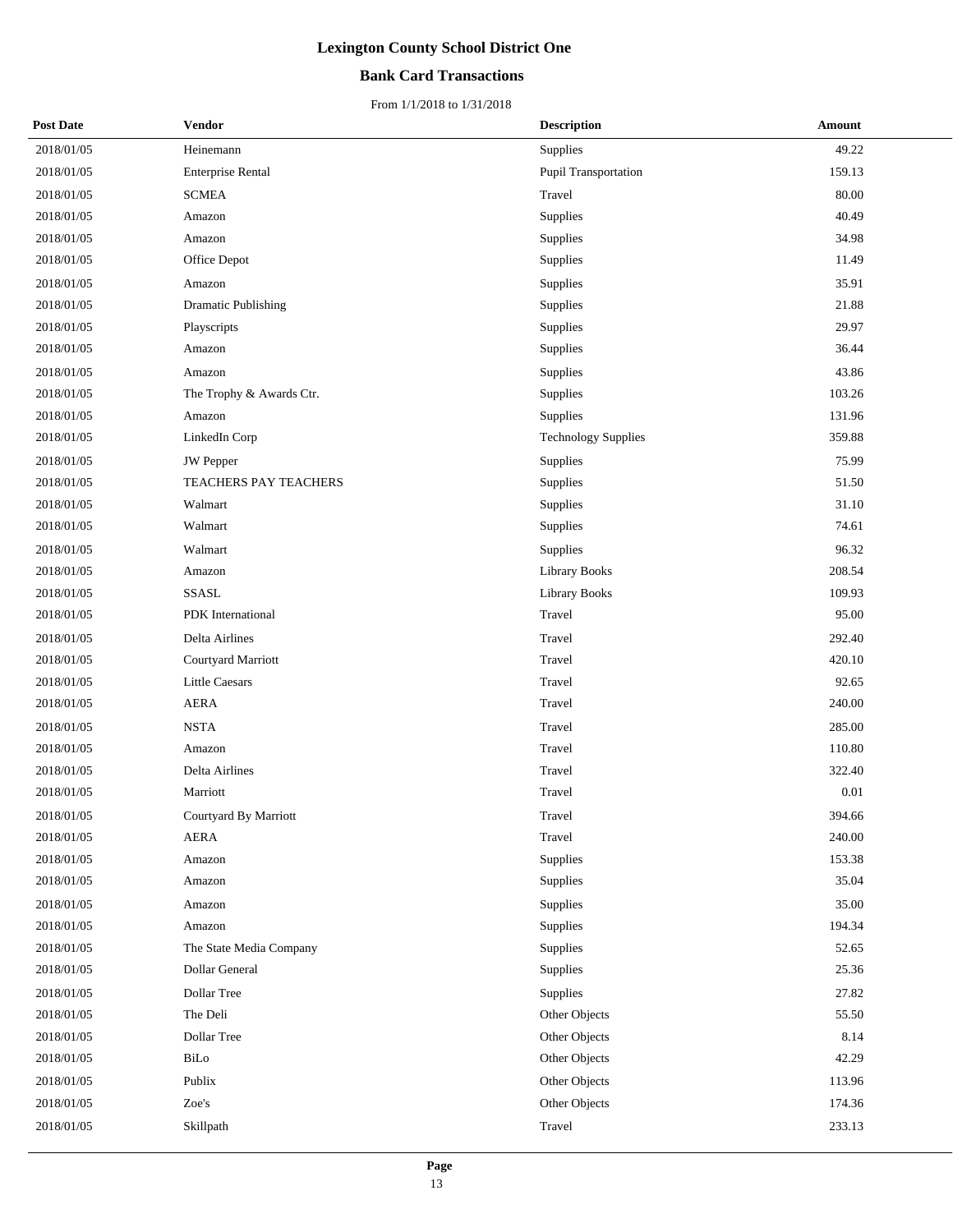### **Bank Card Transactions**

| <b>Post Date</b> | Vendor                         | <b>Description</b>         | Amount |
|------------------|--------------------------------|----------------------------|--------|
| 2018/01/05       | Teachers College - Columbia Un | Travel                     | 650.00 |
| 2018/01/05       | <b>DropBox</b>                 | Supplies-Maintenace        | 99.00  |
| 2018/01/05       | Shark                          | Supplies-Maintenace        | 47.85  |
| 2018/01/05       | Lowes                          | Supplies                   | 370.81 |
| 2018/01/05       | LR HOOK TIRE                   | Supplies                   | 174.04 |
| 2018/01/05       | Lowe's                         | Supplies                   | 116.19 |
| 2018/01/05       | <b>USC EMALL</b>               | Travel                     | 75.00  |
| 2018/01/05       | PayPal Southern Conference     | Travel                     | 200.00 |
| 2018/01/05       | <b>USC EMALL</b>               | Travel                     | 75.00  |
| 2018/01/05       | <b>SCASA</b>                   | Travel                     | 200.00 |
| 2018/01/05       | EventBrite                     | Travel                     | 79.74  |
| 2018/01/05       | <b>SLED</b>                    | Other Prof & Tech Service  | 52.00  |
| 2018/01/05       | <b>SLED</b>                    | Other Prof & Tech Service  | 104.00 |
| 2018/01/05       | SC.GOV                         | Other Prof & Tech Service  | 255.25 |
| 2018/01/05       | SC GOV Dept of Education       | Other Prof & Tech Service  | 107.78 |
| 2018/01/05       | Amazon                         | Supplies                   | 99.37  |
| 2018/01/05       | Amazon                         | Supplies                   | 7.98   |
| 2018/01/05       | 4Imprint                       | Supplies                   | 318.95 |
| 2018/01/05       | Amazon                         | Supplies                   | 82.85  |
| 2018/01/05       | 4Imprint                       | Supplies                   | 318.95 |
| 2018/01/05       | Kmart                          | Supplies                   | 26.95  |
| 2018/01/05       | Amazon                         | Supplies                   | 132.22 |
| 2018/01/05       | Hobby Lobby                    | Supplies                   | 22.47  |
| 2018/01/05       | PayPal Google Add On           | <b>Technology Supplies</b> | 70.00  |
| 2018/01/05       | PayPal Google Add On           | <b>Technology Supplies</b> | 70.00  |
| 2018/01/05       | Shealys BBQ                    | Other Objects              | 432.01 |
| 2018/01/05       | Dunkin Donuts                  | Supplies                   | 41.70  |
| 2018/01/05       | EB SCCTE                       | Travel                     | 540.00 |
| 2018/01/05       | Dri Techsmith                  | Supplies                   | 19.75  |
| 2018/01/05       | Dri Techsmith                  | Supplies                   | 189.05 |
| 2018/01/05       | Pearson/VUE                    | Other Prof & Tech Service  | 808.00 |
| 2018/01/05       | American Library Assoc         | Supplies                   | 61.85  |
| 2018/01/05       | Walmart                        | Supplies                   | 3.69   |
| 2018/01/05       | Dollar General                 | Supplies                   | 3.21   |
| 2018/01/05       | Office Depot                   | Supplies                   | 94.15  |
| 2018/01/05       | Office Depot                   | Supplies                   | 324.18 |
| 2018/01/05       | Amazon                         | Pupil Activity             | 313.41 |
| 2018/01/05       | Amazon.com                     | Pupil Activity             | 93.78  |
| 2018/01/05       | Amazon.com                     | Pupil Activity             | 29.34  |
| 2018/01/05       | <b>WALMART</b>                 | Pupil Activity             | 19.40  |
| 2018/01/05       | <b>CHEF STORE</b>              | Pupil Activity             | 77.89  |
| 2018/01/05       | Amazon                         | Pupil Activity             | 711.08 |
| 2018/01/05       | Amazon                         | Pupil Activity             | 203.14 |
| 2018/01/05       | Walmart.com                    | Pupil Activity             | 50.50  |
| 2018/01/05       | Walmart.com                    | Pupil Activity             | 50.50  |
|                  |                                |                            |        |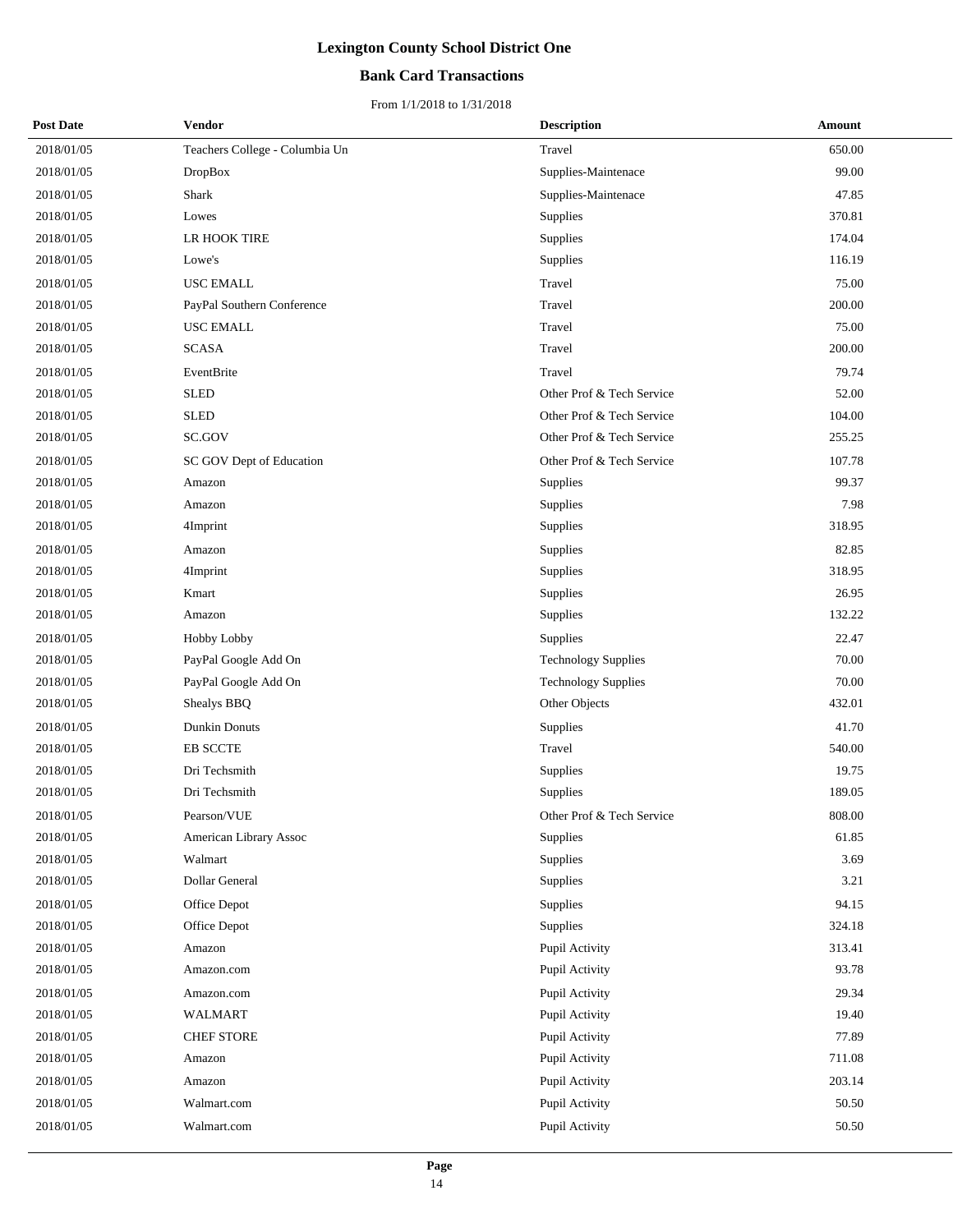### **Bank Card Transactions**

| <b>Post Date</b> | <b>Vendor</b>               | <b>Description</b>        | Amount |
|------------------|-----------------------------|---------------------------|--------|
| 2018/01/05       | The UPS Store               | Pupil Activity            | 331.90 |
| 2018/01/05       | <b>SC State Museum</b>      | Pupil Activity            | 102.00 |
| 2018/01/05       | Amazon                      | Pupil Activity            | 64.54  |
| 2018/01/05       | Walmart                     | Pupil Activity            | 92.14  |
| 2018/01/05       | Bojangle's                  | Pupil Activity            | 183.01 |
| 2018/01/05       | Delta Adsorbents            | Pupil Activity            | 91.71  |
| 2018/01/05       | <b>School Outfitters</b>    | Pupil Activity            | 633.74 |
| 2018/01/05       | Amazon                      | Pupil Activity            | 46.69  |
| 2018/01/05       | Amazon                      | Pupil Activity            | 944.48 |
| 2018/01/05       | Learning Resources          | Pupil Activity            | 197.90 |
| 2018/01/05       | Amazon                      | Pupil Activity            | 279.80 |
| 2018/01/05       | The Phonics Dance           | Pupil Activity            | 352.00 |
| 2018/01/05       | Amazon.com                  | Pupil Activity            | 932.46 |
| 2018/01/08       | Once Upon A Treehouse       | Printing and Binding      | 98.45  |
| 2018/01/08       | Amazon.com                  | Supplies                  | 98.42  |
| 2018/01/08       | <b>Staples</b>              | Supplies                  | 58.64  |
| 2018/01/08       | <b>AMAZON</b>               | Supplies                  | 55.94  |
| 2018/01/08       | Cheap Air.com               | Travel                    | 64.95  |
| 2018/01/08       | <b>United Airlines</b>      | Travel                    | 448.60 |
| 2018/01/08       | CHeap Air                   | Travel                    | 12.95  |
| 2018/01/08       | Dollar General              | Supplies                  | 53.50  |
| 2018/01/08       | Office Depot                | Supplies                  | 51.33  |
| 2018/01/08       | Office Depot                | Supplies                  | 47.04  |
| 2018/01/08       | Pine Press                  | Supplies                  | 60.99  |
| 2018/01/08       | Office Depot                | Supplies                  | 56.09  |
| 2018/01/08       | Office Depot                | Supplies                  | 176.05 |
| 2018/01/08       | Office Depot                | Supplies                  | 418.33 |
| 2018/01/08       | Office Depot                | Supplies                  | 79.08  |
| 2018/01/08       | Office Depot                | Supplies                  | 150.84 |
| 2018/01/08       | <b>US Post Office</b>       | Supplies                  | 294.00 |
| 2018/01/08       | Amazon.com                  | Supplies-Immersion        | 7.95   |
| 2018/01/08       | <b>Pitney Bowes</b>         | Supplies                  | 241.91 |
| 2018/01/08       | Amazon                      | Supplies                  | 19.25  |
| 2018/01/08       | The UPS Store               | Supplies                  | 154.08 |
| 2018/01/08       | <b>IGA</b>                  | Supplies                  | 34.95  |
| 2018/01/08       | Amazon                      | Supplies                  | 60.39  |
| 2018/01/08       | Amazon                      | Supplies                  | 40.93  |
| 2018/01/08       | <b>SCAHPERD</b>             | Travel                    | 75.00  |
| 2018/01/08       | <b>SAMS Club</b>            | Supplies                  | 37.69  |
| 2018/01/08       | <b>CVS</b>                  | Supplies                  | 82.74  |
| 2018/01/08       | Deafinitely Taking requests | Other Prof & Tech Service | 130.00 |
| 2018/01/08       | Avery labels                | Supplies                  | 111.72 |
| 2018/01/08       | Fairfield Inn               | Travel                    | 133.42 |
| 2018/01/08       | <b>SCASA</b>                | Travel                    | 40.00  |
| 2018/01/08       | <b>SCASA</b>                | Travel                    | 40.00  |
|                  |                             |                           |        |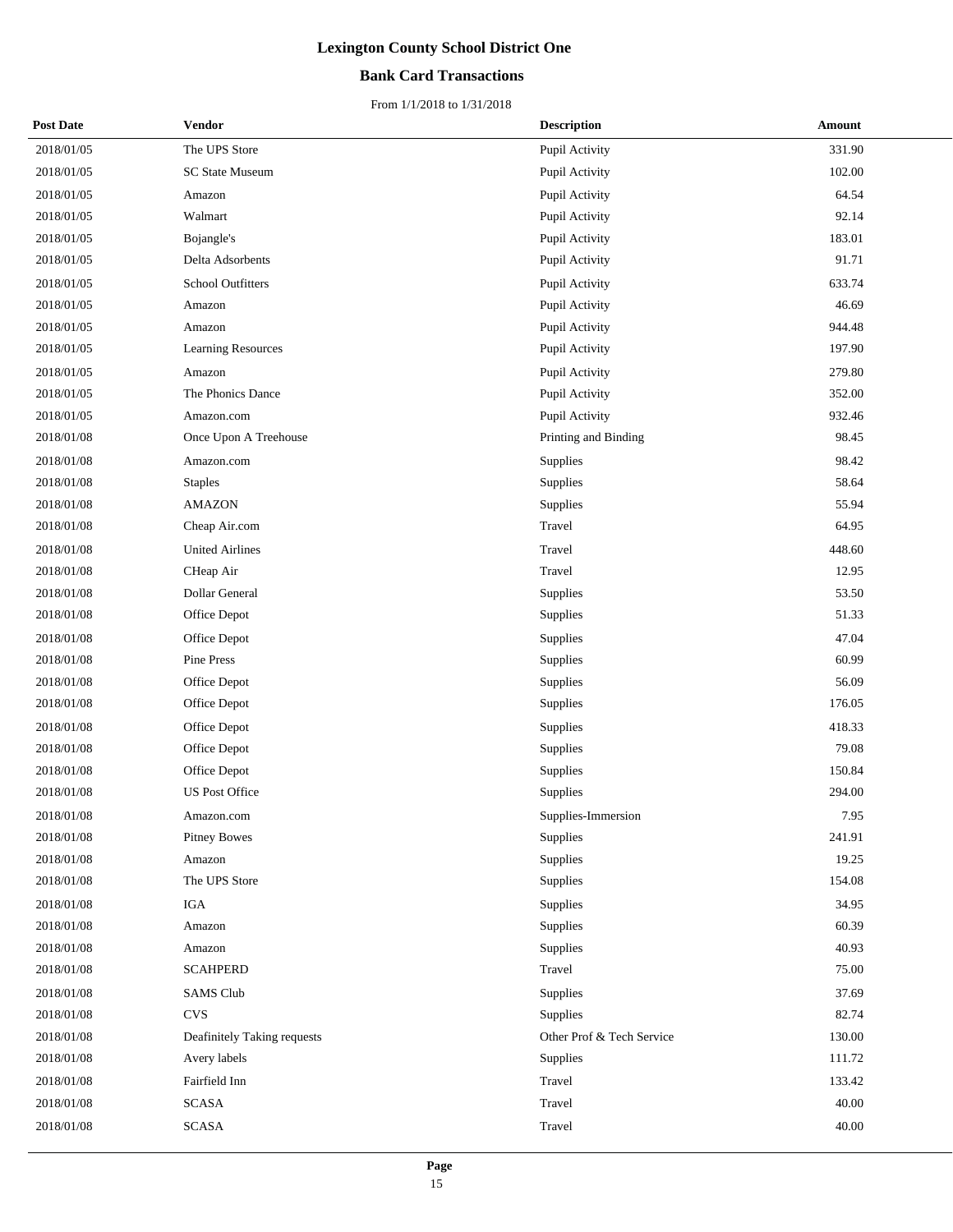### **Bank Card Transactions**

| <b>Post Date</b> | <b>Vendor</b>                  | <b>Description</b> | Amount   |
|------------------|--------------------------------|--------------------|----------|
| 2018/01/08       | Kingston Plantation            | Travel             | 342.69   |
| 2018/01/08       | national Center for Youth Issu | Travel             | 129.00   |
| 2018/01/08       | <b>Embassy Suites</b>          | Travel             | 217.28   |
| 2018/01/08       | Amazon                         | Supplies           | 115.60   |
| 2018/01/08       | Amazon.com                     | Supplies           | 18.39    |
| 2018/01/08       | Town & Country                 | Supplies           | 65.00    |
| 2018/01/08       | Ed Smith Lumber                | Supplies           | 16.04    |
| 2018/01/08       | <b>WALMART</b>                 | Supplies           | 61.48    |
| 2018/01/08       | Walmart                        | Supplies           | 9.54     |
| 2018/01/08       | Lowe's                         | Supplies           | 41.38    |
| 2018/01/08       | Dollar General                 | Supplies           | 9.36     |
| 2018/01/08       | Ed Smith Lumber                | Supplies           | 7.49     |
| 2018/01/08       | Ed Smith Lumber                | Supplies           | 54.75    |
| 2018/01/08       | True Value                     | Supplies           | 81.29    |
| 2018/01/08       | Lowe's                         | Supplies           | 9.84     |
| 2018/01/08       | <b>Bearing Dist</b>            | Supplies           | 102.63   |
| 2018/01/08       | WW grainger                    | Supplies           | 175.24   |
| 2018/01/08       | Lowe's                         | Supplies           | 29.85    |
| 2018/01/08       | Lowe's                         | Supplies           | 39.42    |
| 2018/01/08       | Murphy Express                 | Supplies           | 61.69    |
| 2018/01/08       | Triangle safe and lock         | Supplies           | 23.54    |
| 2018/01/08       | Home Depot                     | Supplies           | 5.15     |
| 2018/01/08       | Murphy Express                 | Supplies           | 84.36    |
| 2018/01/08       | CDS Proteam store              | Supplies           | 37.96    |
| 2018/01/08       | Triangle safe and lock         | Supplies           | 9.10     |
| 2018/01/08       | Smith and Jones                | Supplies           | 20.99    |
| 2018/01/08       | Lowe's                         | Supplies           | 21.36    |
| 2018/01/08       | Triangle safe and lock         | Supplies           | 16.05    |
| 2018/01/08       | Rebel Yell                     | Supplies           | 214.65   |
| 2018/01/08       | Office Depot                   | Supplies           | 9.62     |
| 2018/01/08       | Lowes                          | Supplies           | 9.15     |
| 2018/01/08       | Pitt Shop                      | Supplies           | 52.00    |
| 2018/01/08       | Home Depot                     | Supplies           | 77.75    |
| 2018/01/08       | Marta                          | Travel             | 33.00    |
| 2018/01/08       | Marta                          | Travel             | 33.00    |
| 2018/01/08       | Uber                           | Travel             | 53.56    |
| 2018/01/08       | <b>United Airlines</b>         | Travel             | 353.60   |
| 2018/01/08       | Hotel Beacon                   | Travel             | 1,320.57 |
| 2018/01/08       | Uber                           | Travel             | 45.00    |
| 2018/01/08       | Walmart                        | Supplies           | 199.57   |
| 2018/01/08       | Dollar General                 | Supplies           | 15.07    |
| 2018/01/08       | <b>Webstaurant Store</b>       | Supplies           | 384.50   |
| 2018/01/08       | <b>United Refrigeration</b>    | Supplies           | 178.20   |
| 2018/01/08       | Webstaurant Store              | Supplies           | 40.33    |
| 2018/01/08       | National Restaurant Associatio | Supplies           | 171.01   |
|                  |                                |                    |          |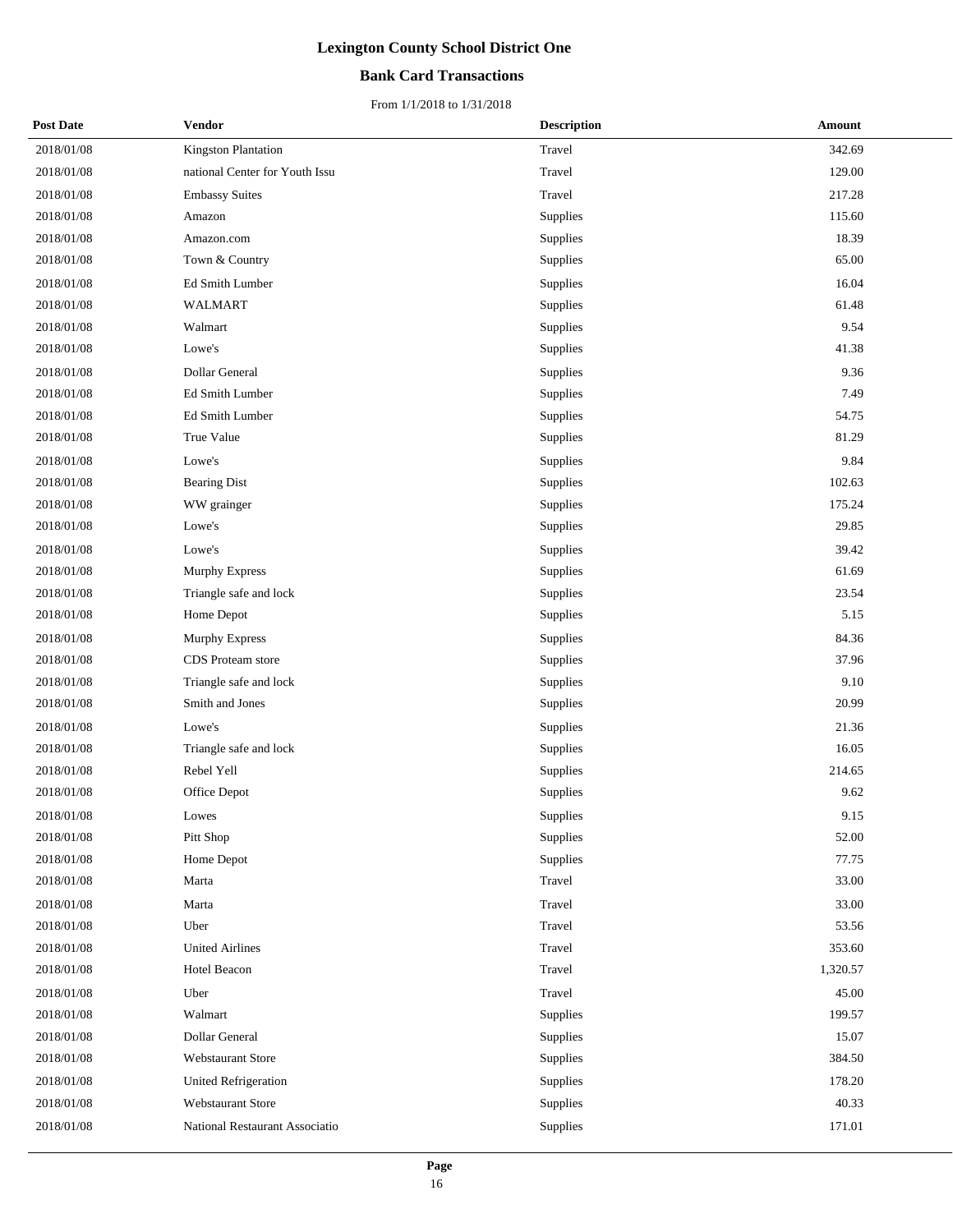### **Bank Card Transactions**

| <b>Post Date</b> | <b>Vendor</b>             | <b>Description</b> | Amount |
|------------------|---------------------------|--------------------|--------|
| 2018/01/08       | Office Depot              | Supplies           | 22.01  |
| 2018/01/08       | <b>CVS</b>                | Food               | 4.88   |
| 2018/01/08       | American Sign and Display | Supplies           | 96.30  |
| 2018/01/08       | The Home Depot            | Supplies           | 188.34 |
| 2018/01/08       | Publix                    | Food               | 6.98   |
| 2018/01/08       | KJ's Market IGA           | Food               | 5.67   |
| 2018/01/08       | Lowe's                    | Supplies           | 38.39  |
| 2018/01/08       | Lowe's                    | Supplies           | 132.49 |
| 2018/01/08       | Pro Kitchen Online        | Supplies           | 92.39  |
| 2018/01/08       | Lowe's                    | Supplies           | 50.53  |
| 2018/01/08       | Lowe's                    | Supplies           | 26.59  |
| 2018/01/08       | Lowe's                    | Supplies           | 55.71  |
| 2018/01/08       | Lowe's                    | Supplies           | 110.83 |
| 2018/01/08       | Walmart                   | Food               | 52.02  |
| 2018/01/08       | <b>BI-LO</b>              | Food               | 39.74  |
| 2018/01/08       | <b>BI-LO</b>              | Food               | 31.36  |
| 2018/01/08       | Office Depot              | Supplies           | 7.48   |
| 2018/01/08       | Lowe's                    | Supplies           | 23.94  |
| 2018/01/08       | C.E.S.                    | Supplies           | 31.47  |
| 2018/01/08       | Walmart                   | Food               | 33.14  |
| 2018/01/08       | Amazon                    | Food               | 79.96  |
| 2018/01/08       | <b>CK</b> Parts           | Supplies           | 91.75  |
| 2018/01/08       | The Home Depot            | Supplies           | 132.20 |
| 2018/01/08       | C.E.S.                    | Supplies           | 68.69  |
| 2018/01/08       | Pro Kitchen Online        | Supplies           | 10.01  |
| 2018/01/08       | Pro Kitchen Online        | Supplies           | 10.02  |
| 2018/01/08       | Publix                    | Food               | 6.99   |
| 2018/01/08       | Pro Kitchen Online        | Supplies           | 135.57 |
| 2018/01/08       | Pro Kitchen Online        | Supplies           | 10.02  |
| 2018/01/08       | <b>USPS</b>               | Pupil Activity     | 100.00 |
| 2018/01/08       | School Specialty          | Pupil Activity     | 470.15 |
| 2018/01/08       | Amazon                    | Pupil Activity     | 34.73  |
| 2018/01/08       | Walmart                   | Pupil Activity     | 162.89 |
| 2018/01/08       | Office Depot              | Pupil Activity     | 58.43  |
| 2018/01/08       | Office Depot              | Pupil Activity     | 38.46  |
| 2018/01/08       | Amazon                    | Pupil Activity     | 137.27 |
| 2018/01/08       | Post Office               | Pupil Activity     | 347.00 |
| 2018/01/08       | <b>US</b> Games           | Pupil Activity     | 130.91 |
| 2018/01/08       | Amazon.com                | Pupil Activity     | 13.06  |
| 2018/01/08       | Amazon.com                | Pupil Activity     | 127.31 |
| 2018/01/08       | Hobby Lobby               | Pupil Activity     | 63.34  |
| 2018/01/08       | B&H Photo Video.com       | Pupil Activity     | 278.00 |
| 2018/01/08       | Sam's                     | Pupil Activity     | 148.47 |
| 2018/01/08       | Walmart                   | Pupil Activity     | 76.45  |
| 2018/01/08       | QBall                     | Pupil Activity     | 191.00 |
|                  |                           |                    |        |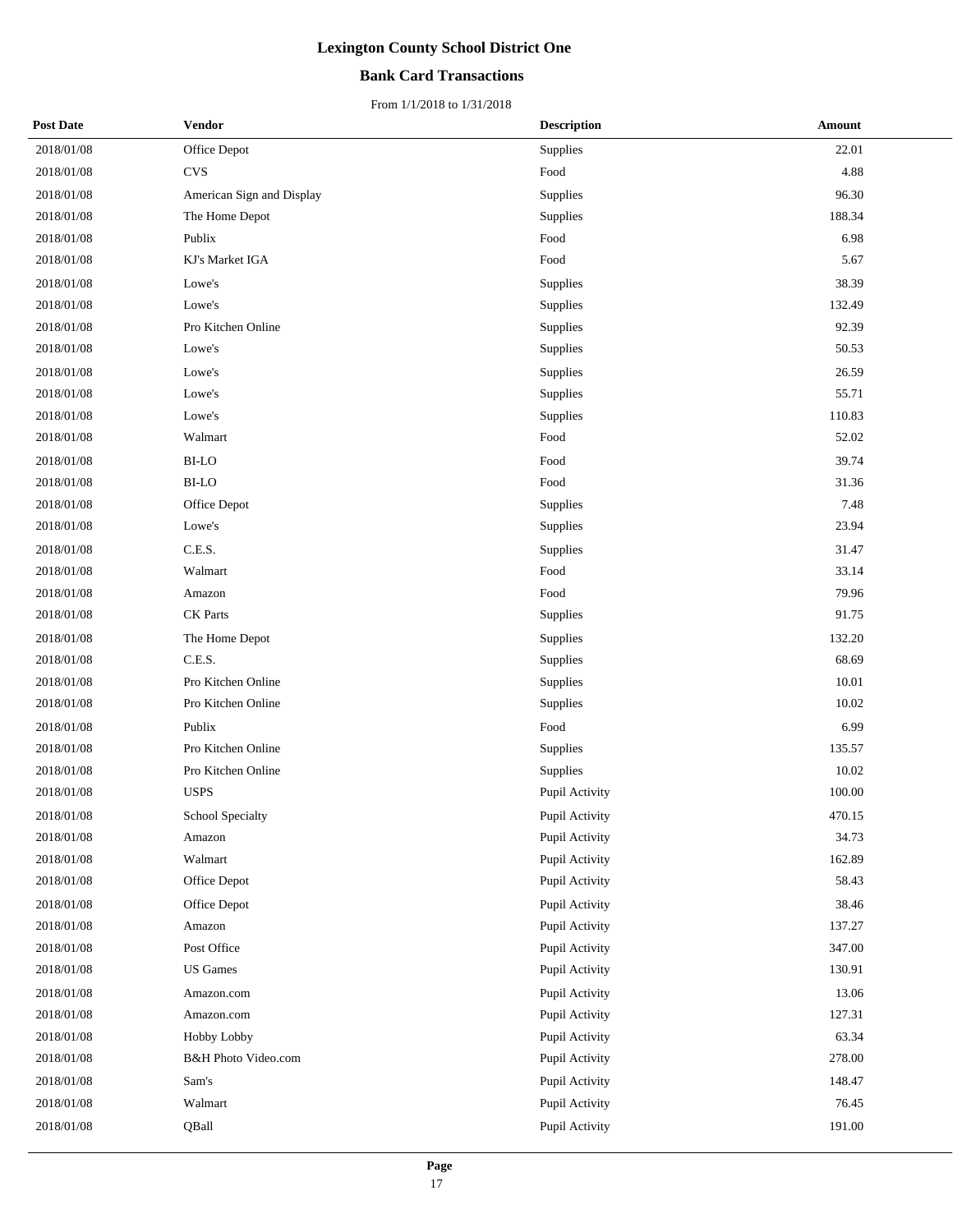### **Bank Card Transactions**

| <b>Post Date</b> | <b>Vendor</b>                  | <b>Description</b> | <b>Amount</b> |
|------------------|--------------------------------|--------------------|---------------|
| 2018/01/08       | Apperson                       | Pupil Activity     | 116.95        |
| 2018/01/08       | <b>UBF</b> Activities Online   | Pupil Activity     | 25.00         |
| 2018/01/08       | Demco                          | Pupil Activity     | 199.01        |
| 2018/01/08       | Amazon                         | Pupil Activity     | 22.55         |
| 2018/01/08       | Lowe's                         | Pupil Activity     | 72.93         |
| 2018/01/08       | Amazon                         | Pupil Activity     | 45.69         |
| 2018/01/08       | <b>Rhinestones Unlimited</b>   | Pupil Activity     | 71.80         |
| 2018/01/08       | Office Depot                   | Pupil Activity     | 48.37         |
| 2018/01/08       | Credit to Purchase Balance     | Pupil Activity     | $-35.00$      |
| 2018/01/08       | Amazon                         | Pupil Activity     | 7.85          |
| 2018/01/08       | <b>CVS</b>                     | Pupil Activity     | 17.36         |
| 2018/01/08       | Amazon                         | Pupil Activity     | 39.99         |
| 2018/01/08       | Signarama                      | Pupil Activity     | 325.28        |
| 2018/01/08       | Storey's Florist               | Pupil Activity     | 61.00         |
| 2018/01/08       | Town and Country               | Pupil Activity     | 47.65         |
| 2018/01/08       | Town and Country               | Pupil Activity     | 56.70         |
| 2018/01/08       | Riddell                        | Pupil Activity     | 696.19        |
| 2018/01/08       | Riddell                        | Pupil Activity     | 123.88        |
| 2018/01/08       | Trophy and Awards              | Pupil Activity     | 26.75         |
| 2018/01/08       | Walmart                        | Pupil Activity     | 50.40         |
| 2018/01/08       | Amazon                         | Pupil Activity     | 54.54         |
| 2018/01/08       | Todd and Moore                 | Pupil Activity     | 26.99         |
| 2018/01/08       | Lowes Food                     | Pupil Activity     | 34.10         |
| 2018/01/08       | Signarama                      | Pupil Activity     | 182.97        |
| 2018/01/08       | Uberprints                     | Pupil Activity     | 469.95        |
| 2018/01/08       | Gandy Ink                      | Pupil Activity     | 440.00        |
| 2018/01/08       | The Athletic Shop              | Pupil Activity     | 84.00         |
| 2018/01/08       | Derrick's Service Center       | Pupil Activity     | 113.61        |
| 2018/01/08       | Lizards Thicket                | Pupil Activity     | 80.73         |
| 2018/01/08       | Goodfellas                     | Pupil Activity     | 118.48        |
| 2018/01/08       | Southern Reel Solutions        | Pupil Activity     | 927.43        |
| 2018/01/08       | Southern Reel Solutions        | Pupil Activity     | 75.00         |
| 2018/01/08       | <b>SCMEA - Choral Division</b> | Pupil Activity     | 749.52        |
| 2018/01/08       | Sportdecals                    | Pupil Activity     | 85.75         |
| 2018/01/08       | BiLo                           | Pupil Activity     | 65.00         |
| 2018/01/08       | BiLo                           | Pupil Activity     | 129.99        |
| 2018/01/08       | BiLo                           | Pupil Activity     | 134.93        |
| 2018/01/08       | Lowes Food                     | Pupil Activity     | 43.26         |
| 2018/01/08       | Patricia Grand                 | Pupil Activity     | 124.61        |
| 2018/01/08       | Patricia Grand                 | Pupil Activity     | 124.61        |
| 2018/01/08       | Teaminn LLC                    | Pupil Activity     | 3.95          |
| 2018/01/08       | Teaminn LLC                    | Pupil Activity     | 3.95          |
| 2018/01/08       | Patricia Grand                 | Pupil Activity     | 124.61        |
| 2018/01/08       | Teaminn LLC                    | Pupil Activity     | 3.95          |
| 2018/01/08       | <b>BSN</b> Sports              | Pupil Activity     | 586.75        |
|                  |                                |                    |               |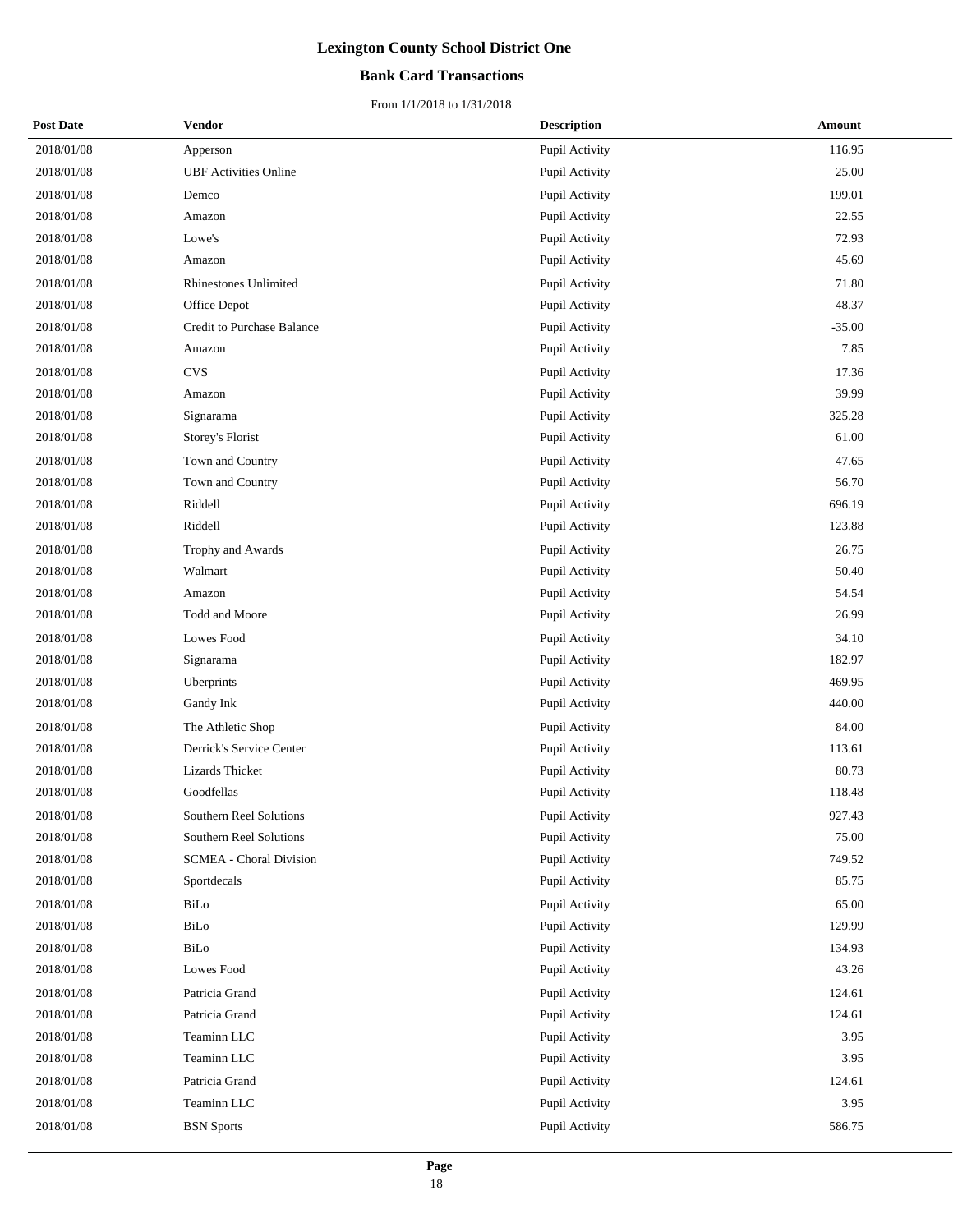### **Bank Card Transactions**

| <b>Post Date</b> | <b>Vendor</b>             | <b>Description</b>        | <b>Amount</b> |
|------------------|---------------------------|---------------------------|---------------|
| 2018/01/08       | Dollar General            | Supplies                  | 27.82         |
| 2018/01/08       | Walgreens                 | Supplies                  | 37.17         |
| 2018/01/08       | Riverbanks Zoo            | Supplies                  | 40.00         |
| 2018/01/08       | Sam's Club                | Other Objects             | 63.95         |
| 2018/01/08       | Zoe's Kitchen             | Other Objects             | 370.49        |
| 2018/01/09       | Amazon                    | Supplies                  | 45.00         |
| 2018/01/09       | Walmart                   | Supplies                  | 91.97         |
| 2018/01/09       | Amazon                    | Supplies                  | 8.95          |
| 2018/01/09       | <b>Dollar Tree Stores</b> | Supplies                  | 31.89         |
| 2018/01/09       | Amazon                    | Supplies                  | 12.74         |
| 2018/01/09       | Scholastic Canada         | Supplies-Immersion        | 51.11         |
| 2018/01/09       | Foreign Transaction Fee   | Supplies-Immersion        | 1.53          |
| 2018/01/09       | Amazon                    | Supplies                  | 168.18        |
| 2018/01/09       | <b>USPS</b>               | Supplies                  | 7.91          |
| 2018/01/09       | Amazon                    | Supplies                  | 83.57         |
| 2018/01/09       | Amazon                    | Supplies                  | 322.37        |
| 2018/01/09       | S & S Auto Supply         | Supplies                  | 141.00        |
| 2018/01/09       | <b>SC HSE</b>             | Travel                    | 215.00        |
| 2018/01/09       | Amazon.com                | Supplies                  | 36.99         |
| 2018/01/09       | Weebly.com                | Software Renewal/Agreemen | 33.90         |
| 2018/01/09       | Amazon                    | Supplies                  | 10.68         |
| 2018/01/09       | Amazon                    | Library Books             | 84.26         |
| 2018/01/09       | Amazon.com                | <b>Library Books</b>      | 149.63        |
| 2018/01/09       | Amazon.com                | <b>Library Books</b>      | 230.71        |
| 2018/01/09       | Amazon.com                | <b>Library Books</b>      | 213.29        |
| 2018/01/09       | <b>ABCCLIO</b>            | Supplies                  | 40.24         |
| 2018/01/09       | The State                 | Periodicals               | 52.65         |
| 2018/01/09       | Ed Smith Lumber           | Supplies                  | 36.59         |
| 2018/01/09       | Lowe's                    | Supplies                  | 197.74        |
| 2018/01/09       | Amazon.com                | Supplies                  | 22.77         |
| 2018/01/09       | Amazon.com                | Supplies                  | 55.05         |
| 2018/01/09       | Lowes                     | Supplies                  | 56.97         |
| 2018/01/09       | Lowe's                    | Supplies                  | 181.11        |
| 2018/01/09       | Amazon.com                | Supplies                  | 31.63         |
| 2018/01/09       | Amazon.com                | Pupil Activity            | 28.40         |
| 2018/01/09       | Discount dance supply     | Pupil Activity            | 55.68         |
| 2018/01/09       | Heuer Publishing          | Pupil Activity            | 37.00         |
| 2018/01/09       | Amazon                    | Pupil Activity            | 44.97         |
| 2018/01/09       | HOBY.org                  | Pupil Activity            | 225.00        |
| 2018/01/09       | HOBY.org                  | Pupil Activity            | 395.00        |
| 2018/01/09       | The UPS Store             | Pupil Activity            | 229.77        |
| 2018/01/09       | Amazon.com                | Pupil Activity            | 158.32        |
| 2018/01/09       | Amazon.com                | Pupil Activity            | 22.20         |
| 2018/01/09       | Amazon.com                | Pupil Activity            | 59.98         |
| 2018/01/09       | Geddes                    | Pupil Activity            | 91.48         |
|                  |                           |                           |               |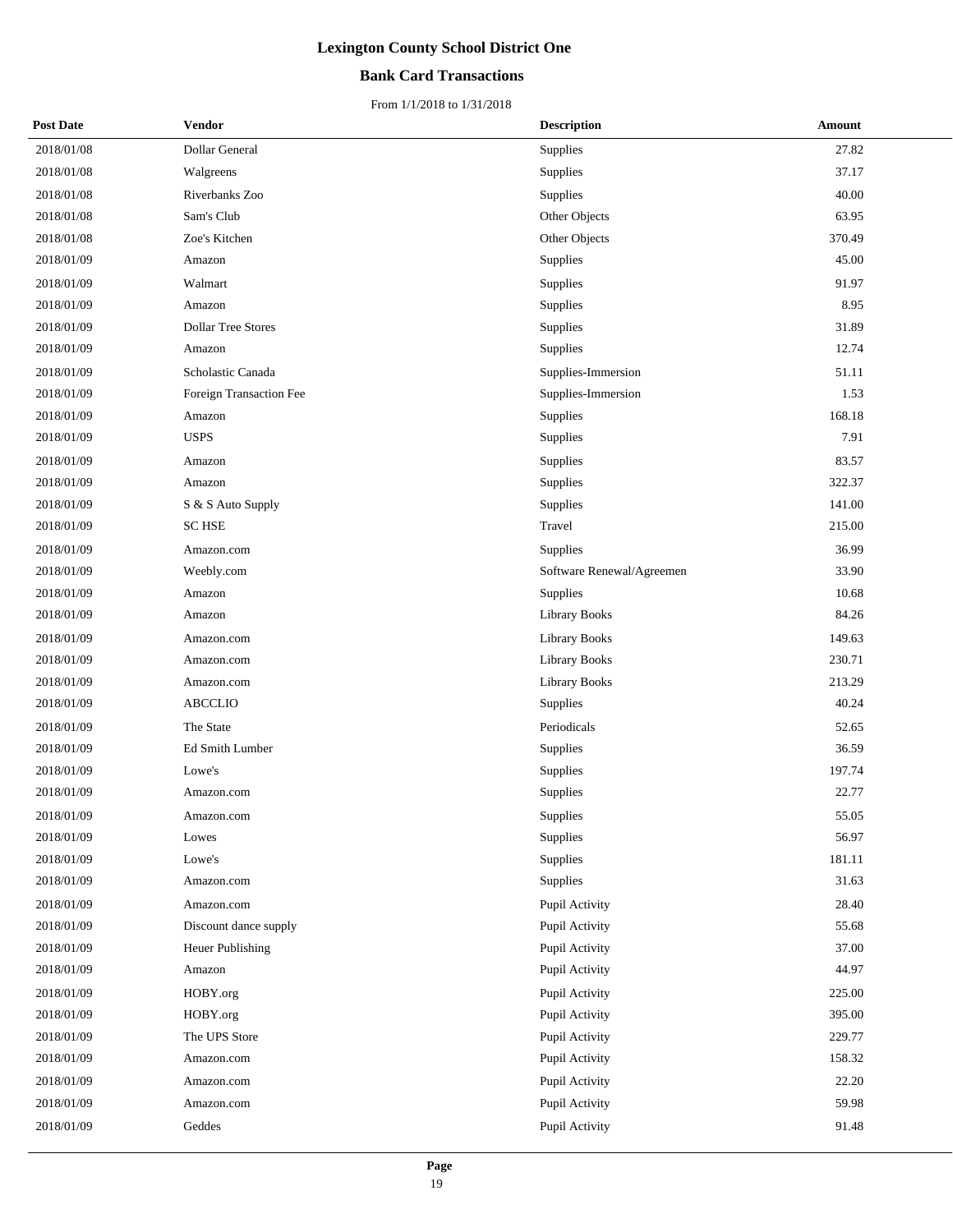### **Bank Card Transactions**

| <b>Post Date</b> | <b>Vendor</b>                  | <b>Description</b>         | <b>Amount</b> |
|------------------|--------------------------------|----------------------------|---------------|
| 2018/01/09       | Amazon                         | Pupil Activity             | 59.98         |
| 2018/01/09       | Geddes                         | Pupil Activity             | 42.15         |
| 2018/01/09       | Amazon                         | Pupil Activity             | 98.40         |
| 2018/01/09       | The Home Depot                 | Pupil Activity             | 63.41         |
| 2018/01/09       | Walgreen's                     | Pupil Activity             | 3.00          |
| 2018/01/09       | Sams                           | Pupil Activity             | 54.84         |
| 2018/01/09       | Amazon                         | Pupil Activity             | 168.07        |
| 2018/01/09       | Amazon                         | Pupil Activity             | 18.99         |
| 2018/01/09       | Amazon                         | Pupil Activity             | 11.76         |
| 2018/01/09       | Amazon                         | Pupil Activity             | 13.95         |
| 2018/01/09       | Dollar General                 | Pupil Activity             | 24.93         |
| 2018/01/09       | <b>SCASA</b>                   | Pupil Activity             | 225.00        |
| 2018/01/09       | American Choral Division Assoc | Pupil Activity             | 700.00        |
| 2018/01/09       | Walmart                        | Supplies                   | 400.00        |
| 2018/01/09       | Publix                         | Supplies                   | 153.99        |
| 2018/01/09       | Dollar General                 | <b>Supplies</b>            | 38.52         |
| 2018/01/09       | Lizard's Thicket               | Other Objects              | 22.56         |
| 2018/01/11       | Amazon                         | Supplies                   | 72.20         |
| 2018/01/11       | Walmart                        | Supplies                   | 270.36        |
| 2018/01/11       | <b>B&amp;H</b> Photo           | <b>Technology Supplies</b> | 532.96        |
| 2018/01/11       | Amazon                         | <b>Technology Supplies</b> | 88.09         |
| 2018/01/11       | Hyatt Place, Greenville        | Travel                     | 255.82        |
| 2018/01/11       | Heinemann                      | Supplies                   | 142.23        |
| 2018/01/11       | Amazon                         | Pupil Activity             | 96.75         |
| 2018/01/11       | Ole Timey of Lexington         | Pupil Activity             | 106.13        |
| 2018/01/11       | <b>JW</b> Pepper               | Pupil Activity             | 292.00        |
| 2018/01/11       | Discount Dance Supply          | Pupil Activity             | 98.83         |
| 2018/01/11       | Trophy & Awards Center         | Pupil Activity             | 271.25        |
| 2018/01/11       | Carolina Signs & Designs       | Pupil Activity             | 1,497.70      |
| 2018/01/16       | <b>LOWES</b>                   | Supplies                   | 21.38         |
| 2018/01/16       | SCHOOL HEALTH ALERT            | Supplies                   | 186.00        |
| 2018/01/16       | Shutterfly                     | Pupil Activity             | 35.56         |
| 2018/01/16       | <b>USPS</b>                    | Pupil Activity             | 77.45         |
| 2018/01/16       | Trophy & Awards                | Pupil Activity             | 406.07        |
| 2018/01/16       | HI Express and Suites          | Pupil Activity             | 108.51        |
| 2018/01/16       | HI Express and Suites          | Pupil Activity             | 108.51        |
| 2018/01/16       | La Quinta Inn                  | Pupil Activity             | 555.00        |
| 2018/01/16       | HI Express and Suites          | Pupil Activity             | 108.51        |
| 2018/01/16       | HI Express and Suites          | Pupil Activity             | 108.51        |
| 2018/01/16       | G-Sports                       | Pupil Activity             | 179.00        |
| 2018/01/16       | Trophy & Award                 | Pupil Activity             | 90.42         |
| 2018/01/16       | Trophy & Awards                | Pupil Activity             | 224.70        |
| 2018/01/22       | AMAZON                         | Supplies                   | 131.56        |
| 2018/01/22       | <b>AMAZON</b>                  | Supplies                   | 75.01         |
| 2018/01/22       | <b>AMAZON'</b>                 | Supplies                   | 74.00         |
|                  |                                |                            |               |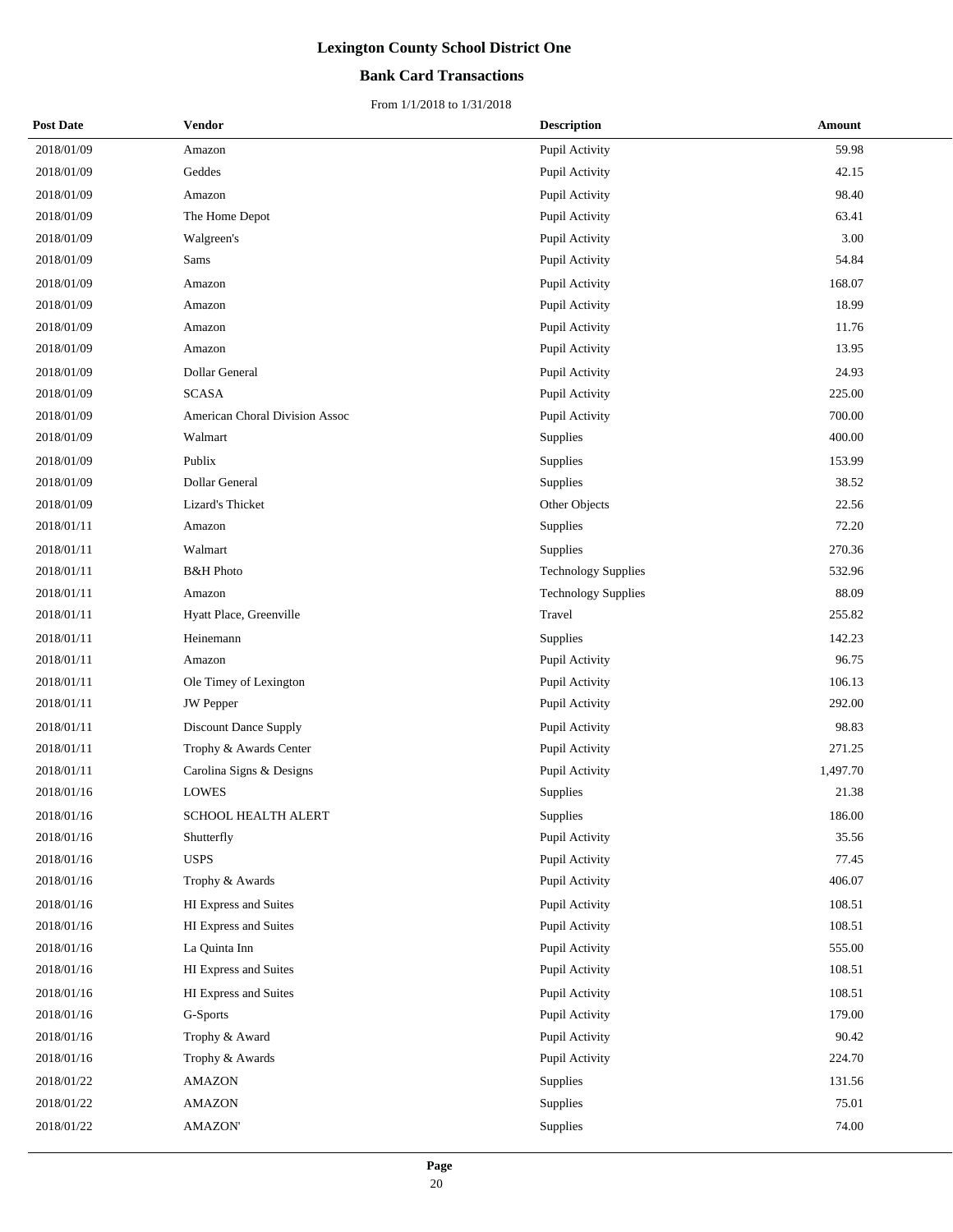### **Bank Card Transactions**

| <b>Post Date</b> | <b>Vendor</b>                 | <b>Description</b>  | Amount |
|------------------|-------------------------------|---------------------|--------|
| 2018/01/22       | <b>AMAZON</b>                 | Supplies            | 26.66  |
| 2018/01/22       | <b>AMAZON</b>                 | Supplies            | 43.56  |
| 2018/01/22       | <b>AMAZON</b>                 | Supplies            | 42.33  |
| 2018/01/22       | <b>AMAZON</b>                 | Supplies            | 60.92  |
| 2018/01/22       | ALLEGIANT AIRLINES            | Travel              | 95.50  |
| 2018/01/22       | INT BACCALAUREATE.ORG         | Travel              | 744.00 |
| 2018/01/22       | INT BACALAUREATE.ORG          | Travel              | 744.00 |
| 2018/01/22       | Amazon                        | <b>Supplies</b>     | 9.06   |
| 2018/01/22       | <b>USPS</b>                   | Supplies            | 40.80  |
| 2018/01/22       | <b>AMAZON</b>                 | Supplies            | 13.86  |
| 2018/01/22       | <b>AMAZON</b>                 | Supplies            | 68.94  |
| 2018/01/22       | ExxonMobile                   | Supplies-Maintenace | 88.63  |
| 2018/01/22       | City Electric                 | Supplies-Maintenace | 31.74  |
| 2018/01/22       | Ferguson                      | Supplies-Maintenace | 44.25  |
| 2018/01/22       | Lowe's                        | Supplies-Maintenace | 467.68 |
| 2018/01/22       | Ferguson                      | Supplies-Maintenace | 284.77 |
| 2018/01/22       | Home Depot                    | Supplies-Maintenace | 33.11  |
| 2018/01/22       | Ferguson                      | Supplies-Maintenace | 239.86 |
| 2018/01/22       | Thompson's Rental             | Rentals             | 70.62  |
| 2018/01/22       | <b>HOME DEPOT</b>             | Supplies            | 5.05   |
| 2018/01/22       | <b>ACTION SUPPLY PRODUCTS</b> | Supplies            | 116.34 |
| 2018/01/22       | WinSupply                     | Supplies-Maintenace | 82.00  |
| 2018/01/22       | City Electric                 | Supplies-Maintenace | 78.74  |
| 2018/01/22       | Ed Smith Lumber               | Supplies-Maintenace | 9.27   |
| 2018/01/22       | AutoZone                      | Supplies-Maintenace | 141.09 |
| 2018/01/22       | Lexington True Value          | Supplies-Maintenace | 29.03  |
| 2018/01/22       | WP Law                        | Supplies-Maintenace | 234.33 |
| 2018/01/22       | Ferguson                      | Supplies-Maintenace | 26.73  |
| 2018/01/22       | WP Law                        | Supplies-Maintenace | 420.26 |
| 2018/01/22       | Gateway                       | Supplies-Maintenace | 189.95 |
| 2018/01/22       | City Electric                 | Supplies-Maintenace | 59.70  |
| 2018/01/22       | City Electric                 | Supplies-Maintenace | 41.93  |
| 2018/01/22       | Sherwin Williams              | Supplies-Maintenace | 49.69  |
| 2018/01/22       | Sherwin Williams              | Supplies-Maintenace | 63.04  |
| 2018/01/22       | Lowe's                        | Supplies-Maintenace | 38.87  |
| 2018/01/22       | Ferguson                      | Supplies-Maintenace | 40.41  |
| 2018/01/22       | Ed Smith Lumber               | Supplies-Maintenace | 8.39   |
| 2018/01/22       | Ferguson                      | Supplies-Maintenace | 6.26   |
| 2018/01/22       | WP Law                        | Supplies-Maintenace | 34.97  |
| 2018/01/22       | WinSupply                     | Supplies-Maintenace | 74.26  |
| 2018/01/22       | Lowe's                        | Supplies-Maintenace | 14.91  |
| 2018/01/22       | Lowe's                        | Supplies-Maintenace | 10.18  |
| 2018/01/22       | Walker Hardware               | Supplies-Maintenace | 51.83  |
| 2018/01/22       | Gateway                       | Supplies-Maintenace | 29.96  |
| 2018/01/22       | City Electric                 | Supplies-Maintenace | 207.26 |
|                  |                               |                     |        |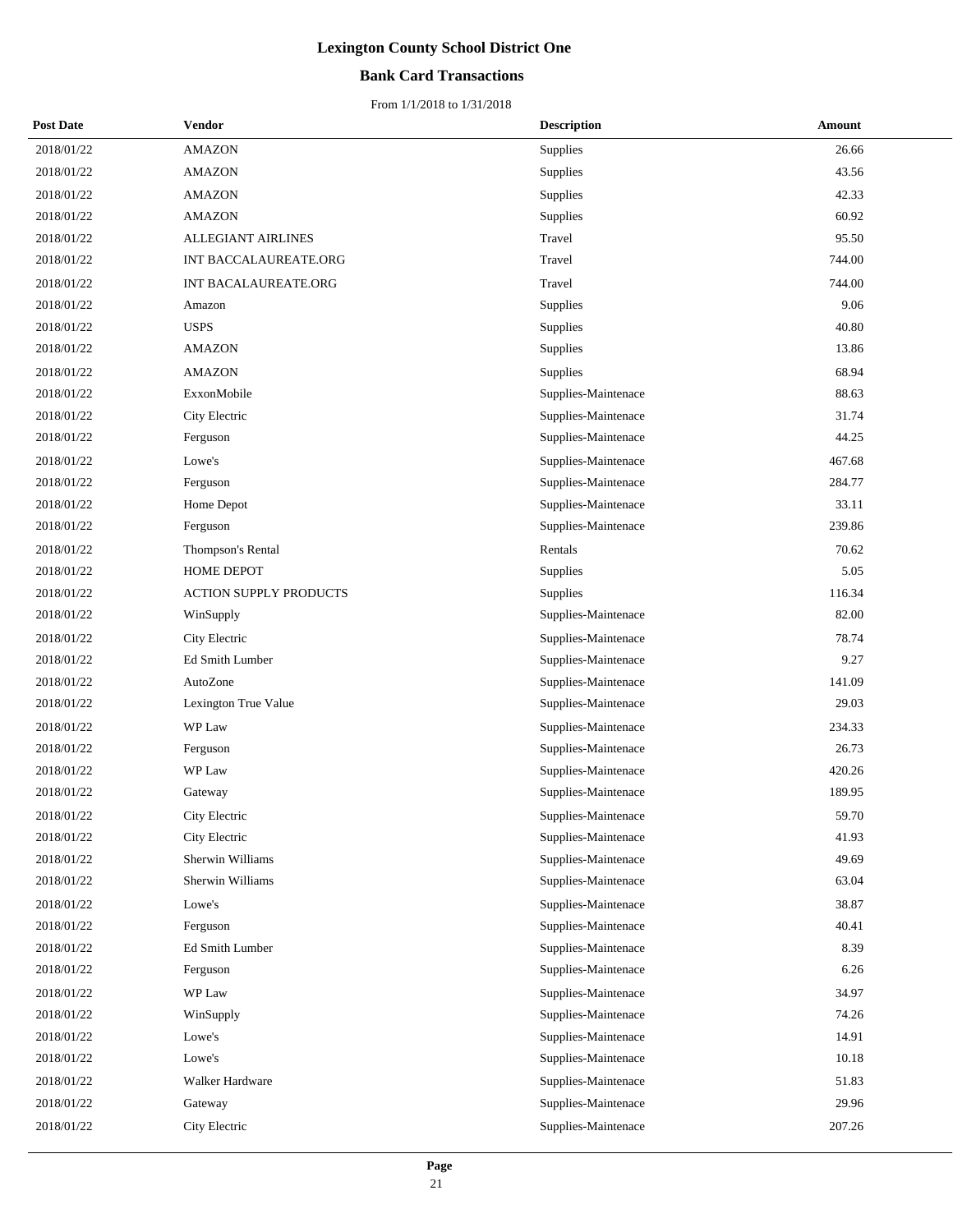### **Bank Card Transactions**

| <b>Post Date</b> | Vendor                   | <b>Description</b>          | Amount    |
|------------------|--------------------------|-----------------------------|-----------|
| 2018/01/22       | Lexington True Value     | Supplies-Maintenace         | 36.74     |
| 2018/01/22       | Lexington True Value     | Supplies-Maintenace         | 8.61      |
| 2018/01/22       | City Electric            | Supplies-Maintenace         | 114.43    |
| 2018/01/22       | City Electric            | Supplies-Maintenace         | 104.48    |
| 2018/01/22       | Lowe's                   | Supplies-Maintenace         | 30.20     |
| 2018/01/22       | City Electric            | Supplies-Maintenace         | 30.97     |
| 2018/01/22       | Sportsfield Spec.        | Supplies-Maintenace         | 288.58    |
| 2018/01/22       | City Electric            | Supplies-Maintenace         | 134.59    |
| 2018/01/22       | Amazon                   | Supplies                    | 17.09     |
| 2018/01/22       | Office Depot             | Supplies                    | 15.85     |
| 2018/01/22       | Amazon                   | Supplies                    | 12.68     |
| 2018/01/22       | Office Depot             | Supplies                    | 80.23     |
| 2018/01/22       | Amazon                   | Supplies                    | 32.36     |
| 2018/01/22       | Amazon                   | Supplies                    | 24.62     |
| 2018/01/22       | Office Depot             | Supplies                    | 91.99     |
| 2018/01/22       | Amazon                   | Supplies                    | 200.32    |
| 2018/01/22       | WALMART                  | Supplies                    | 150.13    |
| 2018/01/22       | DOLLAR TREE STORES, INC. | Supplies                    | 16.05     |
| 2018/01/22       | <b>AMAZON</b>            | Supplies                    | 71.96     |
| 2018/01/22       | <b>AOTA</b>              | Travel                      | 640.00    |
| 2018/01/22       | Hampton Inn LBV          | Travel                      | 760.52    |
| 2018/01/22       | Delta Airlines           | Travel                      | 9.00      |
| 2018/01/22       | Delta Airlines           | Travel                      | 277.60    |
| 2018/01/22       | <b>Travel Insurance</b>  | Travel                      | 21.88     |
| 2018/01/22       | <b>BRAIN POP</b>         | Pupil Activity              | $-150.00$ |
| 2018/01/22       | <b>BRAIN POP</b>         | Pupil Activity              | 150.00    |
| 2018/01/24       | <b>NAfME</b>             | Travel                      | 148.00    |
| 2018/01/24       | Walmart                  | Supplies                    | 155.64    |
| 2018/01/24       | <b>SCMEA</b> Orchestra   | <b>Pupil Transportation</b> | 250.00    |
| 2018/01/24       | <b>SCMEA</b>             | Travel                      | 80.00     |
| 2018/01/24       | LR Hook Tire             | Repairs and Maintenance     | 32.07     |
| 2018/01/24       | LR Hook Tire             | Repairs and Maintenance     | 25.95     |
| 2018/01/24       | <b>Franks Tire</b>       | Repairs and Maintenance     | 38.02     |
| 2018/01/24       | Jim Hudson               | Repairs and Maintenance     | 221.78    |
| 2018/01/24       | LR Hook Tire             | Repairs and Maintenance     | 41.70     |
| 2018/01/24       | Lee Transport            | Supplies-Maintenace         | 97.37     |
| 2018/01/24       | A-Z Lawnmower            | Supplies-Maintenace         | 31.76     |
| 2018/01/24       | Lexington True Value     | Supplies-Maintenace         | 73.23     |
| 2018/01/24       | <b>NAPA</b>              | Supplies-Maintenace         | 25.66     |
| 2018/01/24       | Prices                   | Supplies-Maintenace         | 225.00    |
| 2018/01/24       | New South Construction   | Supplies-Maintenace         | 557.12    |
| 2018/01/24       | <b>NAPA</b>              | Supplies-Maintenace         | 45.30     |
| 2018/01/24       | Enlows                   | Supplies-Maintenace         | 101.70    |
| 2018/01/24       | City Electric            | Supplies-Maintenace         | 59.11     |
| 2018/01/24       | Enlows                   | Supplies-Maintenace         | 124.40    |
|                  |                          |                             |           |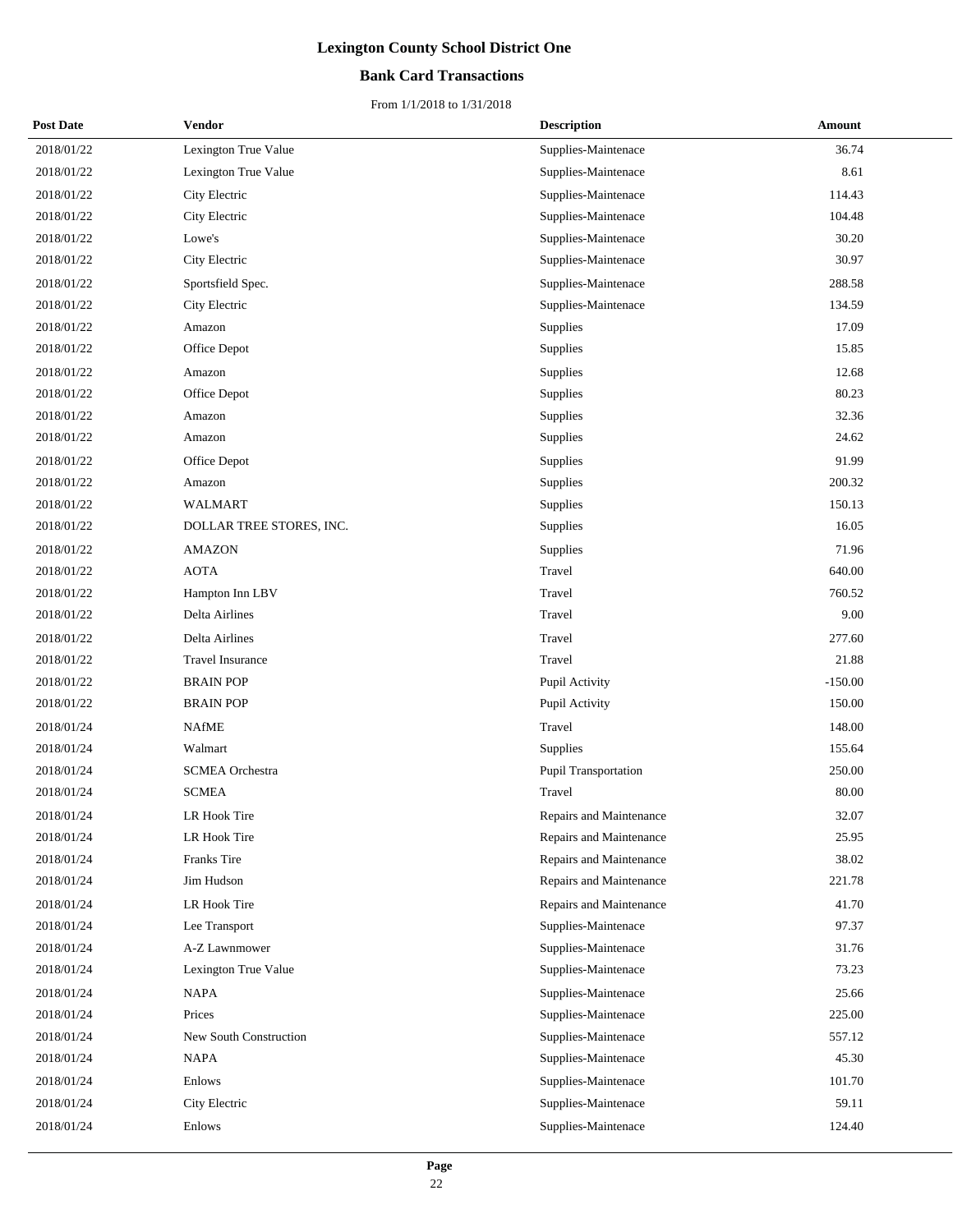### **Bank Card Transactions**

| <b>Post Date</b> | Vendor                | <b>Description</b>      | Amount |
|------------------|-----------------------|-------------------------|--------|
| 2018/01/24       | <b>NAPA</b>           | Supplies-Maintenace     | 11.76  |
| 2018/01/24       | Prices                | Supplies-Maintenace     | 17.00  |
| 2018/01/24       | Sherwin Williams      | Supplies-Maintenace     | 31.77  |
| 2018/01/24       | AutoZone              | Supplies-Maintenace     | 111.13 |
| 2018/01/24       | AutoZone              | Supplies-Maintenace     | 126.90 |
| 2018/01/24       | Food Line             | Supplies-Maintenace     | 52.78  |
| 2018/01/24       | Sherwin Williams      | Supplies-Maintenace     | 78.78  |
| 2018/01/24       | Jim Hudson            | Supplies-Maintenace     | 97.48  |
| 2018/01/24       | Fortiline             | Supplies-Maintenace     | 52.43  |
| 2018/01/24       | AutoZone              | Supplies-Maintenace     | 15.79  |
| 2018/01/24       | Lexington True Value  | Supplies-Maintenace     | 128.38 |
| 2018/01/24       | <b>NAPA</b>           | Supplies-Maintenace     | 98.42  |
| 2018/01/24       | A-Z Lawnmower         | Supplies-Maintenace     | 54.15  |
| 2018/01/24       | City Electric         | Supplies-Maintenace     | 111.47 |
| 2018/01/24       | Carts Plus            | Supplies-Maintenace     | 75.96  |
| 2018/01/24       | WP Law                | Supplies-Maintenace     | 277.96 |
| 2018/01/24       | WP Law                | Supplies-Maintenace     | 160.50 |
| 2018/01/24       | <b>Tractor Supply</b> | Supplies-Maintenace     | 42.62  |
| 2018/01/24       | Walker Hardware LLC   | Supplies                | 64.20  |
| 2018/01/24       | AutoZone              | Supplies-Maintenace     | 125.04 |
| 2018/01/24       | P&S Construction      | Repairs and Maintenance | 240.00 |
| 2018/01/24       | Sherwin Williams      | Supplies-Maintenace     | 139.60 |
| 2018/01/24       | A-Z Lawnmower         | Supplies-Maintenace     | 32.25  |
| 2018/01/24       | Sherwin Williams      | Supplies-Maintenace     | 196.72 |
| 2018/01/24       | City Electric         | Supplies-Maintenace     | 94.75  |
| 2018/01/24       | Fastenal              | Supplies-Maintenace     | 23.55  |
| 2018/01/24       | City Electric         | Supplies-Maintenace     | 70.48  |
| 2018/01/24       | Surplus Material      | Supplies-Maintenace     | 23.54  |
| 2018/01/24       | Home Depot            | Supplies-Maintenace     | 23.54  |
| 2018/01/24       | Lexington True Value  | Supplies-Maintenace     | 104.58 |
| 2018/01/24       | WinSupply             | Supplies-Maintenace     | 119.62 |
| 2018/01/24       | Ferguson              | Supplies-Maintenace     | 197.04 |
| 2018/01/24       | Amerock for Less      | Supplies-Maintenace     | 352.00 |
| 2018/01/24       | Home Depot            | Supplies-Maintenace     | 127.08 |
| 2018/01/24       | LR Hook Tire          | Supplies-Maintenace     | 11.64  |
| 2018/01/24       | Smith & Jones         | Supplies-Maintenace     | 100.76 |
| 2018/01/24       | Ferguson              | Supplies-Maintenace     | 105.82 |
| 2018/01/24       | Ferguson              | Supplies-Maintenace     | 86.02  |
| 2018/01/24       | Lowe's                | Supplies-Maintenace     | 115.00 |
| 2018/01/24       | Ferguson              | Supplies-Maintenace     | 118.81 |
| 2018/01/24       | Home Depot            | Supplies-Maintenace     | 69.44  |
| 2018/01/24       | Ferguson              | Supplies-Maintenace     | 40.67  |
| 2018/01/24       | Gateway               | Supplies-Maintenace     | 84.42  |
| 2018/01/24       | Ferguson              | Supplies-Maintenace     | 73.89  |
| 2018/01/24       | Ferguson              | Supplies-Maintenace     | 146.03 |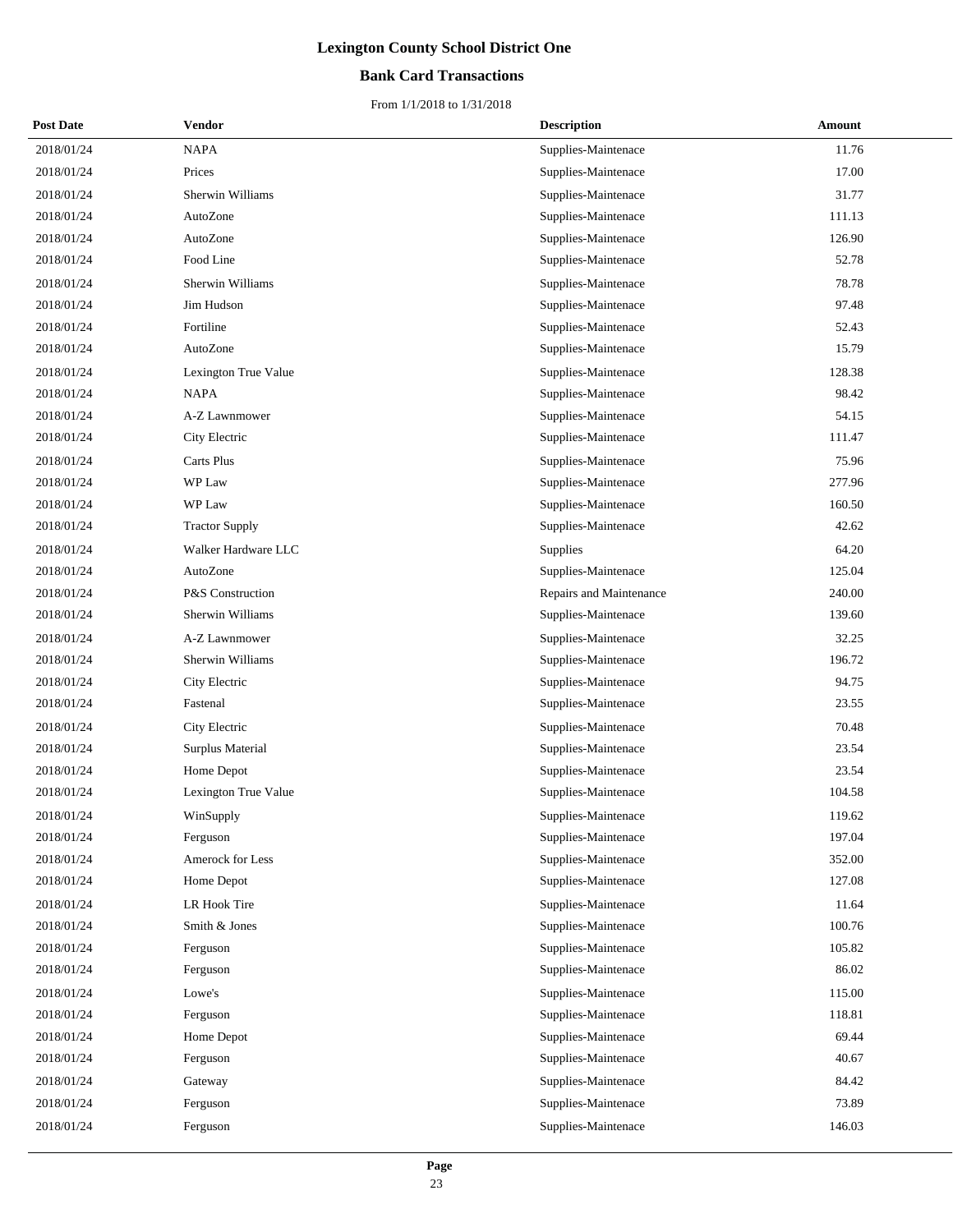### **Bank Card Transactions**

| <b>Post Date</b> | <b>Vendor</b>          | <b>Description</b>         | Amount   |
|------------------|------------------------|----------------------------|----------|
| 2018/01/24       | Carts Plus             | Supplies-Maintenace        | 40.64    |
| 2018/01/24       | Dillon Supply          | Supplies-Maintenace        | 34.99    |
| 2018/01/24       | <b>Thompson Rental</b> | Supplies-Maintenace        | 70.62    |
| 2018/01/24       | Sparrow & Kennedy      | Supplies-Maintenace        | 26.33    |
| 2018/01/24       | <b>SCASA</b>           | Travel                     | 50.00    |
| 2018/01/24       | <b>WOWSA</b>           | Software Renewal/Agreemen  | 500.00   |
| 2018/01/24       | Walmart                | Supplies                   | 133.19   |
| 2018/01/24       | The Home Depot         | Supplies                   | 111.79   |
| 2018/01/24       | The Home Depot         | Supplies                   | 208.17   |
| 2018/01/24       | Amazon.com             | Supplies                   | $-15.40$ |
| 2018/01/24       | The Home Depot         | Supplies                   | 8.81     |
| 2018/01/24       | Little Caesars         | Other Objects              | 125.35   |
| 2018/01/24       | Walmart                | Other Objects              | 33.10    |
| 2018/01/24       | Publix                 | Other Objects              | 185.52   |
| 2018/01/24       | Food Lion              | Other Objects              | 12.97    |
| 2018/01/24       | Lowe's #01066          | Supplies                   | 750.00   |
| 2018/01/24       | Lowe's #01066          | Pupil Activity             | 50.36    |
| 2018/01/24       | Walmart                | Pupil Activity             | 35.12    |
| 2018/01/24       | <b>Brueggers</b>       | Pupil Activity             | 76.95    |
| 2018/01/24       | Krispy Kreme           | Pupil Activity             | 75.79    |
| 2018/01/24       | Krispy Kreme           | Pupil Activity             | 54.34    |
| 2018/01/24       | X And O Labs, LLC      | Pupil Activity             | 149.99   |
| 2018/01/24       | Hotels.com             | Pupil Activity             | 330.14   |
| 2018/01/24       | Walmart                | Pupil Activity             | 17.11    |
| 2018/01/24       | Subway                 | Pupil Activity             | 47.08    |
| 2018/01/24       | Subway                 | Pupil Activity             | 57.02    |
| 2018/01/24       | JC's Lexington Bowl    | Pupil Activity             | 55.00    |
| 2018/01/24       | SportStop              | Pupil Activity             | 719.60   |
| 2018/01/25       | Greenwood Heinemann    | Supplies                   | 214.81   |
| 2018/01/25       | Office Depot           | Supplies                   | 34.81    |
| 2018/01/25       | Office Depot           | Supplies                   | 14.97    |
| 2018/01/25       | Office Depot           | <b>Supplies</b>            | 147.00   |
| 2018/01/25       | Office Depot           | Supplies                   | 31.04    |
| 2018/01/25       | Office Depot           | Supplies                   | 138.29   |
| 2018/01/25       | Dollar General         | Supplies                   | 9.63     |
| 2018/01/25       | Amazon                 | Supplies                   | 30.87    |
| 2018/01/25       | <b>USPS</b>            | Supplies                   | 187.65   |
| 2018/01/25       | <b>SCMEA</b>           | Travel                     | 80.00    |
| 2018/01/25       | Amazon.com             | Supplies                   | 110.40   |
| 2018/01/25       | Crown Awards           | Supplies                   | 276.50   |
| 2018/01/25       | Amazon                 | <b>Technology Supplies</b> | 102.00   |
| 2018/01/25       | <b>ENLOWS</b>          | Supplies                   | 88.04    |
| 2018/01/25       | <b>EXXON MOBIL</b>     | Supplies                   | 49.00    |
| 2018/01/25       | <b>EXXON MOBIL</b>     | Supplies                   | 46.00    |
| 2018/01/25       | Amazon.com             | Supplies                   | 99.08    |
|                  |                        |                            |          |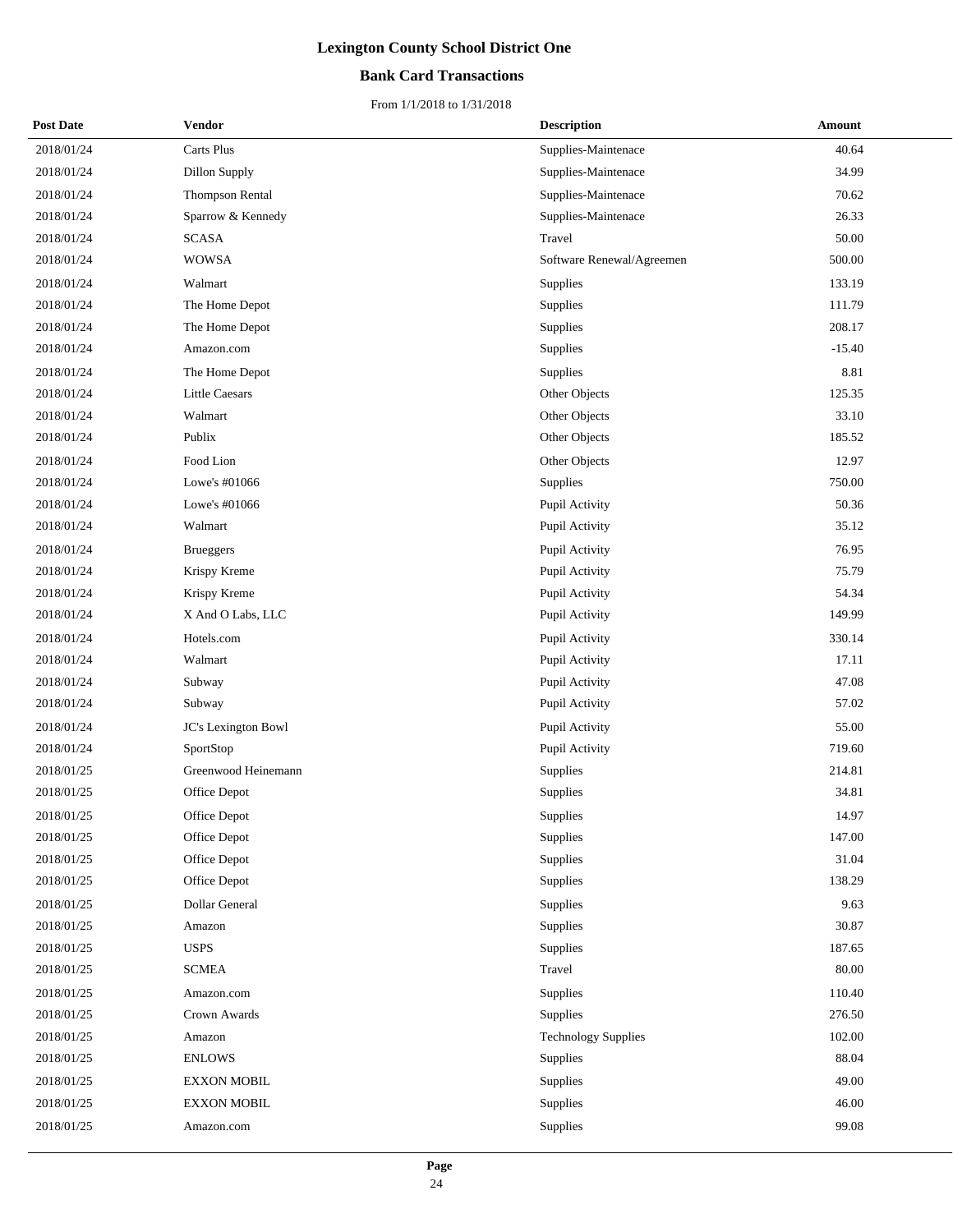### **Bank Card Transactions**

| <b>Post Date</b> | <b>Vendor</b>                  | <b>Description</b>   | Amount    |
|------------------|--------------------------------|----------------------|-----------|
| 2018/01/25       | Amazon.com                     | Supplies             | 187.28    |
| 2018/01/25       | Amazon.com                     | Supplies             | 3.18      |
| 2018/01/25       | School Nurse Supply            | Supplies             | 75.41     |
| 2018/01/25       | Amazon.com                     | Supplies             | 7.91      |
| 2018/01/25       | NCYI-ORG                       | Travel               | 105.00    |
| 2018/01/25       | Paypal Special Olym            | Travel               | 87.69     |
| 2018/01/25       | NCYI.ORG                       | Travel               | 105.00    |
| 2018/01/25       | <b>SC/NSPRA</b>                | Dues and Fees        | 60.00     |
| 2018/01/25       | <b>JIM HUDSON</b>              | Supplies             | 7.55      |
| 2018/01/25       | <b>ENERGY MART</b>             | Supplies             | 25.11     |
| 2018/01/25       | Ed Smith                       | Supplies             | 19.24     |
| 2018/01/25       | Ed Smith                       | Supplies             | 11.76     |
| 2018/01/25       | Lowes                          | Supplies             | 76.31     |
| 2018/01/25       | DOCUCOPIES.COM                 | Printing and Binding | 434.09    |
| 2018/01/25       | <b>ACTE</b>                    | Travel               | 385.00    |
| 2018/01/25       | <b>AMERICAN AIRLINE</b>        | Travel               | 331.60    |
| 2018/01/25       | SCACTE-PAYPAL                  | Travel               | 159.00    |
| 2018/01/25       | Amazon.com                     | Pupil Activity       | 57.72     |
| 2018/01/25       | Walmart                        | Pupil Activity       | 102.88    |
| 2018/01/25       | <b>IGA</b>                     | Pupil Activity       | 23.98     |
| 2018/01/25       | <b>LOWES FOODS</b>             | Pupil Activity       | 47.80     |
| 2018/01/25       | WALMART                        | Pupil Activity       | 37.06     |
| 2018/01/25       | Postal Express                 | Pupil Activity       | 318.00    |
| 2018/01/25       | Publix                         | Pupil Activity       | 35.00     |
| 2018/01/25       | Food Lion                      | Pupil Activity       | 44.28     |
| 2018/01/25       | Demco                          | Pupil Activity       | 194.68    |
| 2018/01/25       | <b>Educational Wonderland</b>  | Pupil Activity       | 270.35    |
| 2018/01/25       | <b>JW</b> Pepper               | Pupil Activity       | 106.69    |
| 2018/01/25       | Amazon                         | Pupil Activity       | 38.21     |
| 2018/01/26       | <b>CVS Pharmacy</b>            | Supplies             | 25.66     |
| 2018/01/26       | Amazon.com                     | Supplies             | 75.35     |
| 2018/01/26       | Walmart                        | Supplies             | 13.44     |
| 2018/01/26       | Amazon.com                     | Supplies             | 95.11     |
| 2018/01/26       | Walmart                        | Supplies             | 18.16     |
| 2018/01/26       | Amazon.com                     | Supplies             | 75.23     |
| 2018/01/26       | Amazon.com                     | Supplies             | 80.64     |
| 2018/01/26       | ID WHOLESALER                  | Supplies             | 290.00    |
| 2018/01/26       | <b>USPS</b>                    | Supplies             | 245.00    |
| 2018/01/26       | <b>AMAZON</b>                  | Supplies             | 7.99      |
| 2018/01/26       | Walmart                        | Supplies             | 41.00     |
| 2018/01/26       | National Center for Youth Issu | Travel               | 189.00    |
| 2018/01/26       | Amazon.com                     | Supplies             | 63.69     |
| 2018/01/26       | <b>SCCA</b>                    | Travel               | 230.00    |
| 2018/01/26       | <b>SCCA</b>                    | Travel               | 230.00    |
| 2018/01/26       | Marriott Charleston River      | Travel               | $-312.28$ |
|                  |                                |                      |           |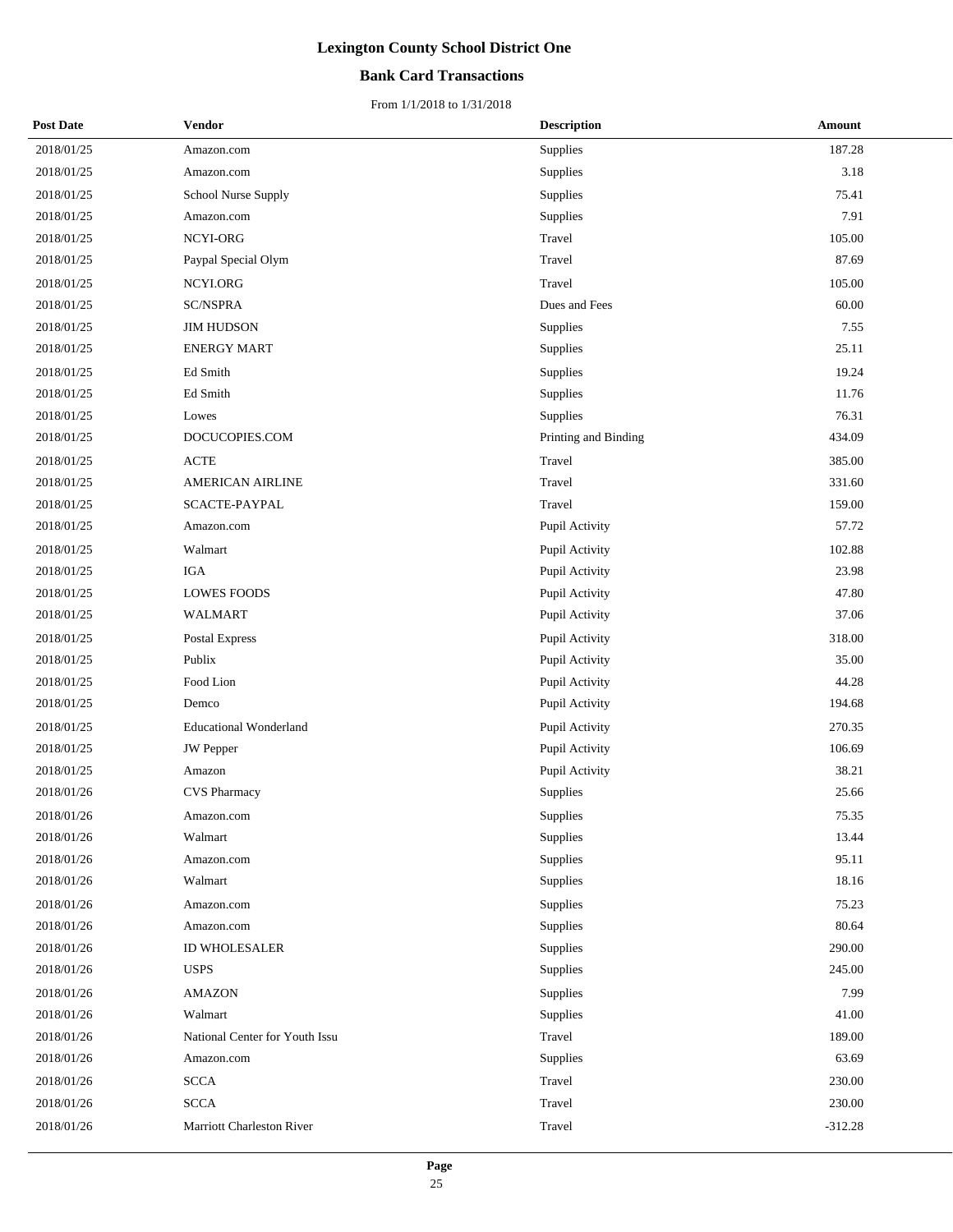### **Bank Card Transactions**

| <b>Post Date</b> | <b>Vendor</b>                         | <b>Description</b>        | Amount   |
|------------------|---------------------------------------|---------------------------|----------|
| 2018/01/26       | National School Board Associat        | Travel                    | 695.00   |
| 2018/01/26       | Office Depot                          | Supplies                  | 43.43    |
| 2018/01/26       | Walmart                               | Supplies                  | 91.70    |
| 2018/01/26       | FATZ Caf??                            | Other Objects             | 68.65    |
| 2018/01/26       | Chick Fil A                           | Other Objects             | 156.12   |
| 2018/01/26       | Food Lion                             | Other Objects             | 11.07    |
| 2018/01/26       | Amazon.com                            | Supplies                  | 128.37   |
| 2018/01/26       | <b>Corrugated Containers</b>          | Supplies-Maintenace       | 254.13   |
| 2018/01/26       | Kohl's                                | Supplies-Maintenace       | 27.26    |
| 2018/01/26       | Corrugated Containers                 | Supplies-Maintenace       | 101.65   |
| 2018/01/26       | <b>Corrugated Containers</b>          | Supplies-Maintenace       | 203.30   |
| 2018/01/26       | THE HOME DEPOT                        | Supplies                  | 128.56   |
| 2018/01/26       | Walker Hardware                       | Supplies                  | 4.04     |
| 2018/01/26       | <b>SLED</b>                           | Other Prof & Tech Service | 48.00    |
| 2018/01/26       | Interstate                            | Supplies                  | 152.75   |
| 2018/01/26       | Office Depot                          | Supplies                  | 35.30    |
| 2018/01/26       | Lowes                                 | Supplies                  | 142.93   |
| 2018/01/26       | Enlows                                | Supplies                  | 102.40   |
| 2018/01/26       | Interstate                            | Supplies                  | 169.07   |
| 2018/01/26       | Blanchard                             | Supplies                  | 244.46   |
| 2018/01/26       | Interstate                            | Supplies                  | 415.67   |
| 2018/01/26       | Lowes                                 | Supplies                  | 11.80    |
| 2018/01/26       | Enlows                                | Supplies                  | 145.15   |
| 2018/01/26       | Office Depot                          | Supplies                  | 748.89   |
| 2018/01/26       | Lowes                                 | Supplies                  | 42.16    |
| 2018/01/26       | Interstate                            | Supplies                  | 33.92    |
| 2018/01/26       | GS Mini Mart                          | Supplies                  | 17.41    |
| 2018/01/26       | Interstate                            | Supplies                  | $-34.13$ |
| 2018/01/26       | Interstate                            | Supplies                  | 193.71   |
| 2018/01/26       | Enlows                                | Supplies                  | 59.64    |
| 2018/01/26       | Lowes                                 | Supplies                  | 10.89    |
| 2018/01/26       | Lowes                                 | Supplies                  | 119.38   |
| 2018/01/26       | Krispy Kreme                          | Other Objects             | 11.65    |
| 2018/01/26       | Hardee's                              | Supplies                  | 279.11   |
| 2018/01/26       | <b>SCASA</b>                          | Travel                    | 250.00   |
| 2018/01/26       | <b>SC Music Educators Association</b> | Travel                    | 208.00   |
| 2018/01/26       | Marshall Memo                         | Dues and Fees             | 50.00    |
| 2018/01/26       | IGA                                   | Pupil Activity            | 17.42    |
| 2018/01/26       | IGA                                   | Pupil Activity            | 3.99     |
| 2018/01/26       | Coca-Cola.com                         | Pupil Activity            | 190.46   |
| 2018/01/29       | Amazon                                | Supplies                  | 108.22   |
| 2018/01/29       | Dollar General                        | Supplies                  | 36.45    |
| 2018/01/29       | Lexington Florist                     | Supplies                  | 66.85    |
| 2018/01/29       | Office Depot                          | Supplies                  | 74.89    |
| 2018/01/29       | Groucho's Deli                        | Other Objects             | 80.12    |
|                  |                                       |                           |          |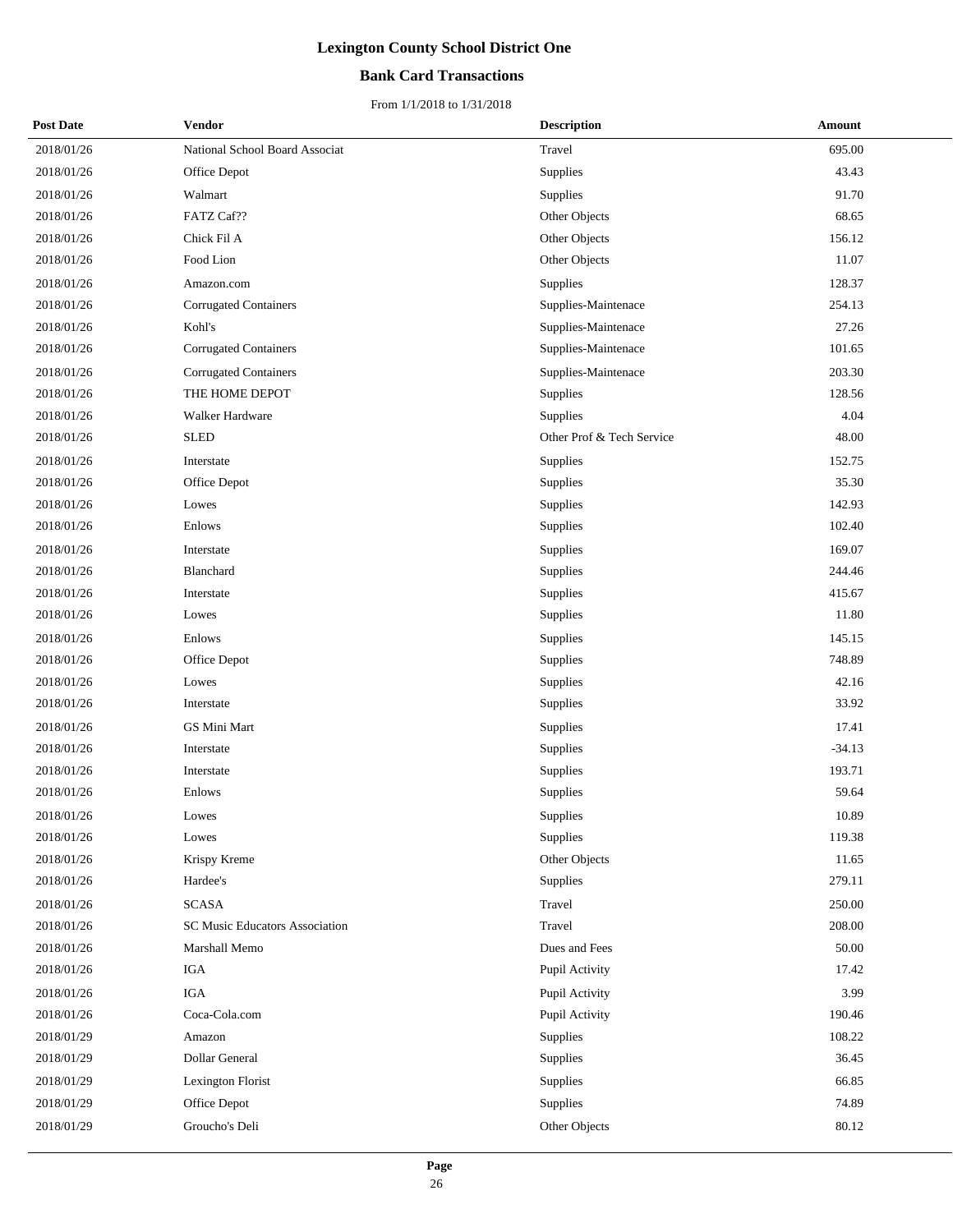### **Bank Card Transactions**

| <b>Post Date</b> | Vendor                       | <b>Description</b>         | <b>Amount</b> |
|------------------|------------------------------|----------------------------|---------------|
| 2018/01/29       | Office Depot                 | Supplies                   | 8.54          |
| 2018/01/29       | <b>ASCD</b>                  | Dues and Fees              | 239.00        |
| 2018/01/29       | Chick-fil-a                  | Other Objects              | 58.75         |
| 2018/01/29       | Publix                       | Other Objects              | 5.98          |
| 2018/01/29       | Amazon                       | Supplies                   | 73.23         |
| 2018/01/29       | American Library Association | Supplies                   | 54.78         |
| 2018/01/30       | Office Depot                 | Printing and Binding       | 116.42        |
| 2018/01/30       | Office Depot                 | Printing and Binding       | 15.84         |
| 2018/01/30       | Scrip Companies              | Supplies                   | 18.97         |
| 2018/01/30       | Office Depot                 | Supplies                   | 29.28         |
| 2018/01/30       | <b>BrainPop</b>              | Software Renewal/Agreemen  | 230.00        |
| 2018/01/30       | Walmart                      | Supplies                   | 58.65         |
| 2018/01/30       | USPS PO 4550000072           | Supplies                   | 234.00        |
| 2018/01/30       | Amazon.com                   | Supplies                   | 219.56        |
| 2018/01/30       | Amazon.com                   | <b>Technology Supplies</b> | 19.50         |
| 2018/01/30       | <b>FINANCE CHARGE</b>        | Supplies                   | 0.31          |
| 2018/01/30       | HOME DEPOT                   | Supplies                   | 6.29          |
| 2018/01/30       | Scrip Companies              | Supplies                   | 12.26         |
| 2018/01/30       | Columbia Charlotte Shuttle   | Travel                     | 110.00        |
| 2018/01/30       | Columbia Charlotte Shuttle   | Travel                     | 110.00        |
| 2018/01/30       | Salsaritas                   | Other Objects              | 380.72        |
| 2018/01/30       | Courtyard Marriott           | Travel                     | 152.09        |
| 2018/01/30       | Courtyard Marriott           | Travel                     | 152.09        |
| 2018/01/30       | <b>ICLE</b> Events           | Travel                     | 1,190.00      |
| 2018/01/30       | Office Depot                 | Supplies                   | 149.59        |
| 2018/01/30       | Ed Smith Lumber              | Supplies                   | 59.98         |
| 2018/01/30       | Walmart                      | Supplies                   | 61.46         |
| 2018/01/30       | Lowe's                       | Supplies                   | 47.76         |
| 2018/01/30       | Delta Airlines               | Travel                     | 4,935.00      |
| 2018/01/30       | American Airlines            | Travel                     | 158.90        |
| 2018/01/30       | Delta Airlines               | Travel                     | 702.00        |
| 2018/01/30       | Walmart                      | Supplies                   | 246.34        |
| 2018/01/30       | Walmart                      | <b>Supplies</b>            | 19.50         |
| 2018/01/30       | Dollar General               | Pupil Activity             | 45.09         |
| 2018/01/30       | Amazon.com                   | Pupil Activity             | 188.42        |
| 2018/01/30       | Amazon MarketPlace           | Pupil Activity             | 54.78         |
| 2018/01/30       | Amazon MarketPlace           | Pupil Activity             | 8.67          |
| 2018/01/30       | Amazon MarketPlace           | Pupil Activity             | 6.72          |
| 2018/01/30       | Amazon MarketPlace           | Pupil Activity             | 7.99          |
| 2018/01/30       | Amazon                       | Pupil Activity             | 19.89         |
| 2018/01/30       | Amazon                       | Pupil Activity             | 4.95          |
| 2018/01/30       | Amazon                       | Pupil Activity             | 4.90          |
| 2018/01/30       | Online Flag Store            | Pupil Activity             | 33.48         |
| 2018/01/31       | Office Depot -               | Supplies                   | 66.93         |
| 2018/01/31       | amazon                       | Supplies                   | 24.82         |
|                  |                              |                            |               |